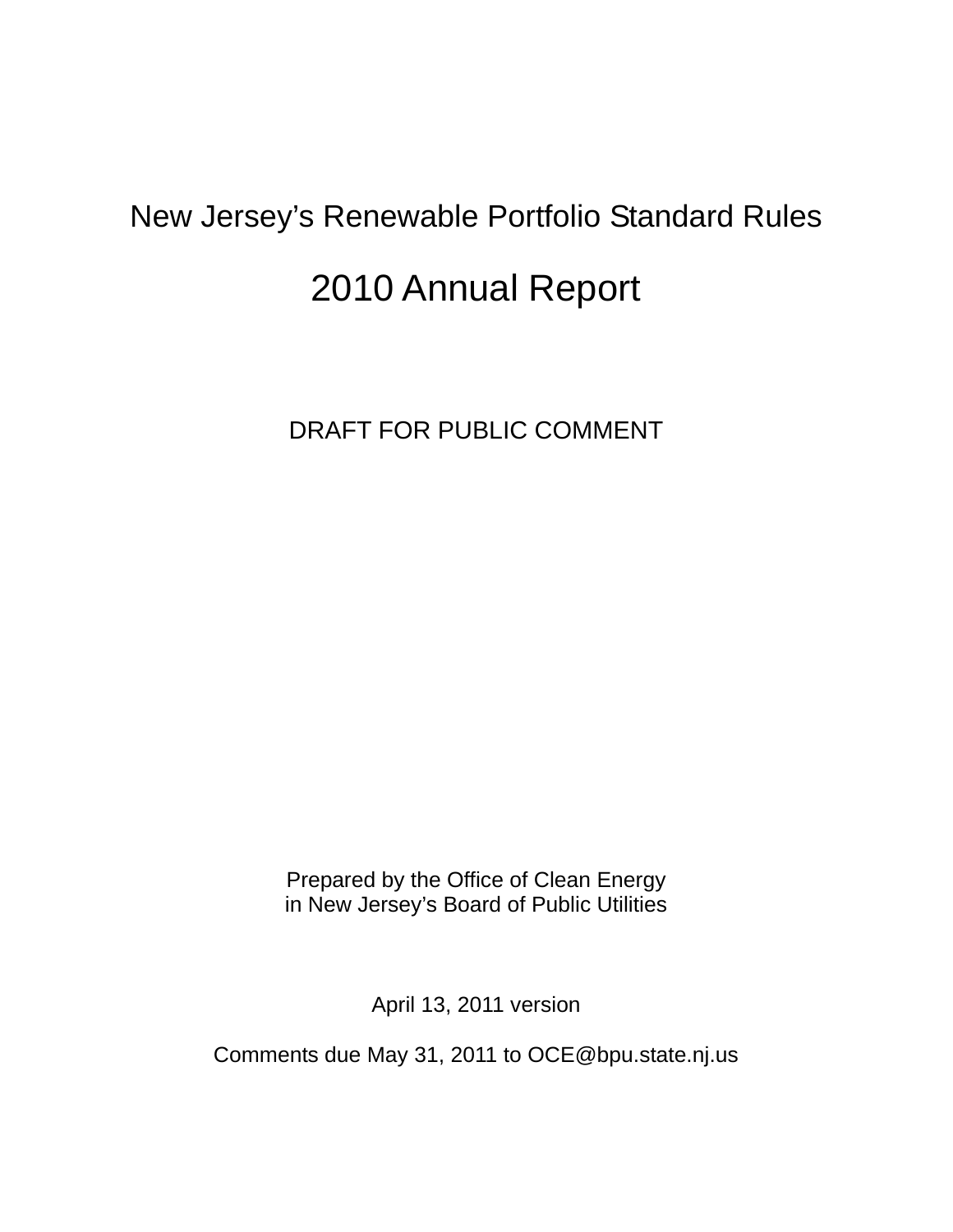- 1. Executive Summary
- 2. NJ Renewable Energy Market Development Activities in 2010
	- a. New Capacity by Technology
	- b. NJCEP Highlights
	- c. EDC SREC-based Finance Programs
- 3. NJ RPS Reporting Year 2010 (RY10) Compliance Results
	- a. Solar; requirements and results
	- b. Class I; requirements and results
	- c. Class II; requirements and results
- 4. NJ Renewable Energy Market Issues and Forecast for 2011
	- a. Regulatory Update, Administrative Issues and Legislative Changes
	- b. EDC SREC-based Finance Program Planned Capacity for 2011
	- c. NJ RPS Requirements; New Capacity by Source and Technology for 2011
- 5. List of Tables and Figures
- 6. Appendices
	- Appendix 1. Evolution of NJ RPS Requirements
	- Appendix 2. List of Regulated Load Serving Entities with NJ RPS Obligations in RY10
	- Appendix 3. NJ RPS Compliance by Reporting Year
	- Appendix 4. NJ RPS REC Generation and Retirement in the GATS Trading Platform
	- Appendix 5. Class I RECs retired for NJ RPS compliance by State and Fuel Type
	- Appendix 6. Class II RECs retired for NJ RPS compliance by State and Fuel Type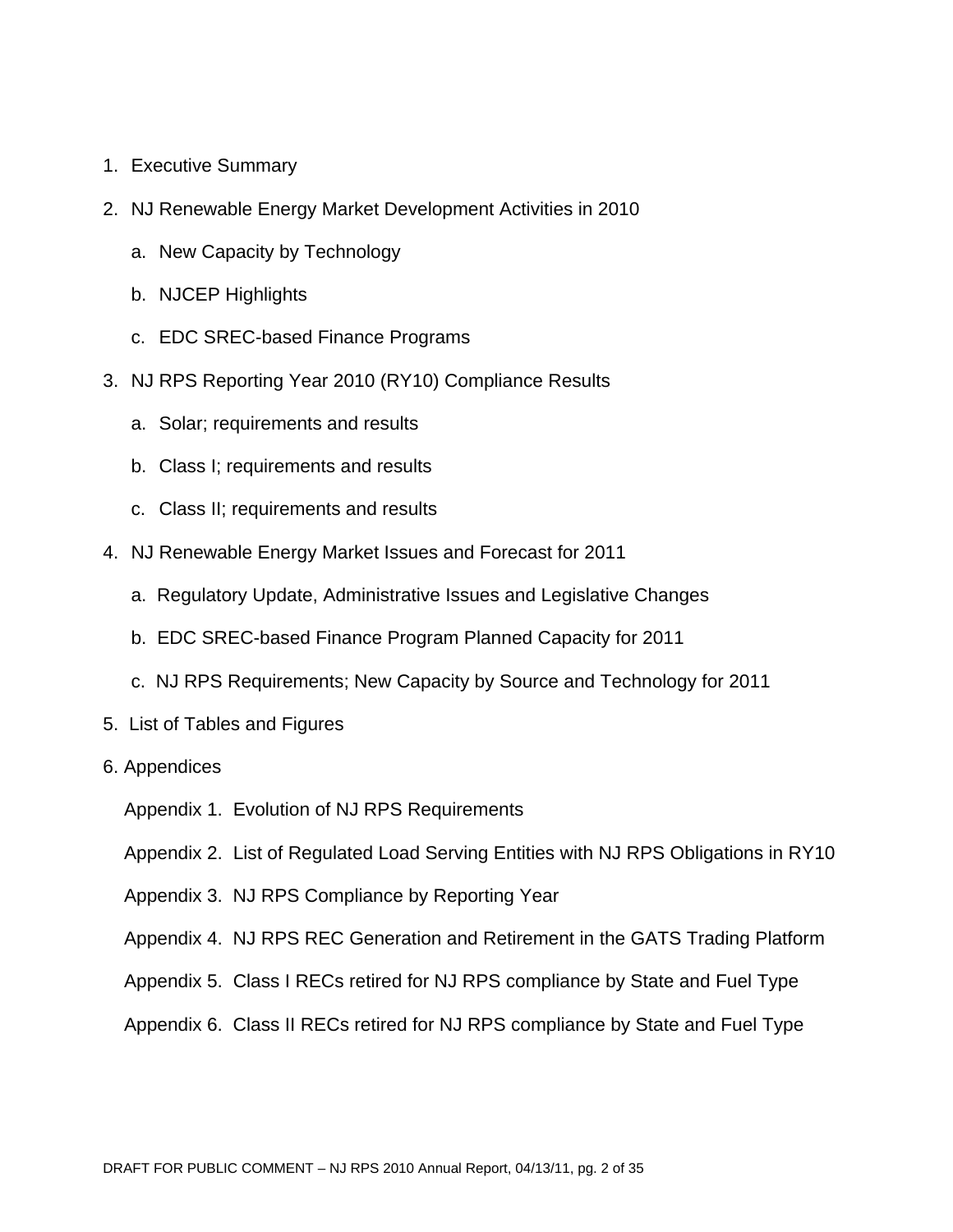#### 1. Executive Summary

1

The following report provides a summary of the results from compliance with New Jersey's Renewable Portfolio Standard (RPS) by regulated retail electricity suppliers and providers and other renewable energy market developments from 2010. The Office of Clean Energy in the New Jersey Board of Public Utilities (the Board) oversees implementation of the state's RPS rules including the facilitation of annual compliance reporting for regulated entities. The Office of Clean Energy has issued this report toward providing policy makers, market participants and other decision makers with information to judge the status of the RPS rules and the affected renewable energy markets.

The RPS regulations, which are authorized by the Electric Discount and Energy Competition Act of 1999, N.J.S.A. 48:3-49 et seq., require electric power suppliers and basic generation service providers, referred to as "supplier/providers", to include minimum amounts<sup>1</sup> of renewable energy in the electricity they sell. The rules specify a separate minimum requirement for solar electric generation, for Class I renewable energy, and for Class II renewable energy. These minimum amounts increase over time to require greater REC retirement and demand for renewable energy. There are two methods by which a supplier/provider may meet the applicable minimum volumetric or percentage requirement: by retiring renewable energy certificates (RECs), each representing the renewable energy attributes of a megawatt hour (MWh) of electricity; or by submitting alternative compliance payments (ACPs).

The RPS requires supplier/providers to submit compliance reports by October 1, four months after the close of each "Reporting Year?" (RY) (N.J.A.C. 14:8-2.11). The compliance results summarized in this report cover RPS Reporting Year 2010 (RY10), which ended May 31, 2010. During RY10, over 77 million MWh of retail electricity were sold by supplier/providers, down significantly from RY09's 81 million MWh. Retail sales in New Jersey's regulated electricity markets were the lowest since the RY05 compliance year level. Lower retail sales were attributed to mild weather and the economic recession.

For Class I and Class II renewable energy, the RY10 minimum percentage requirements, 4.685% and 2.5% respectively, were met *almost* entirely through the retirement of Renewable Energy Certificates (RECs). This is the second consecutive year, since RECs were authorized by the Board for use in NJ RPS compliance, that the Class I and Class II requirements were achieved largely through REC retirement, with little or no use of ACPs. Over three million (3,627,069) NJ Class I RECs and less than two million (1,935,469) NJ Class II RECs were retired toward RY10 compliance. Class I REC prices were reported at all time low of \$2.00 per REC by the end of RY10. Eligible new capacity appears to be coming online at a faster pace than the aggregated demand from regional state RPSs.

<sup>1</sup> The Solar Advancement Act of 2010 signed January 17, 2010 directed the Board to change the NJ RPS solar requirements from a percentage basis to a volumetric requirement effective upon adoption. The Board proposed amendments to the RPS regulations on March 30, 2011. The EY11 solar requirements are 306 GWhs.<br><sup>2</sup> The Solar Advancement Act of 2010 also changed the terminology for a compliance period for the N

<sup>2</sup> The Solar Advancement Act of 2010 also changed the terminology for a compliance period for the NJ RPS from a "Reporting Year" to an "Energy Year". This amendment and other regulatory changes proposed on March 30, 2011 will be published in the New Jersey Register with a 60 day public comment period.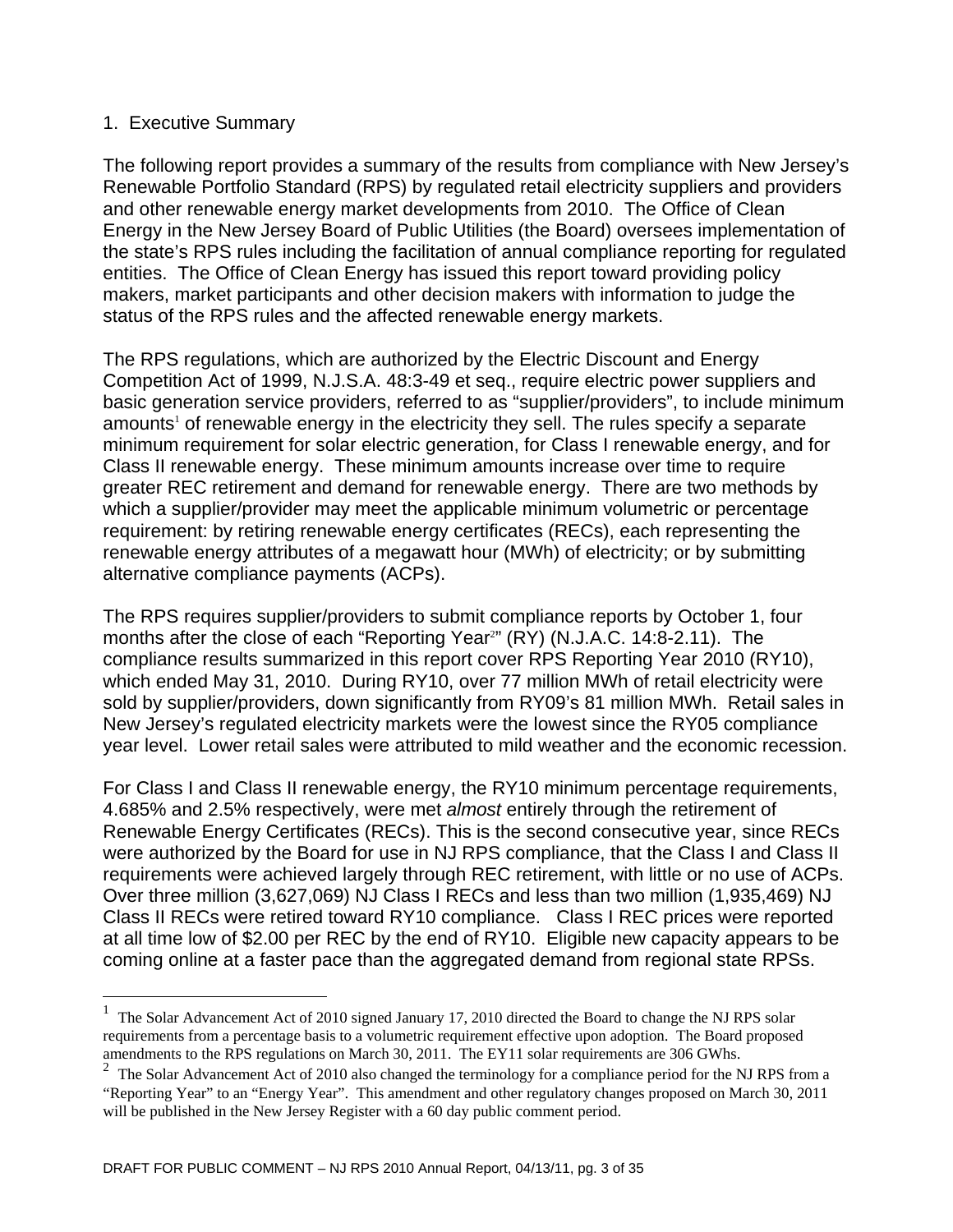By contrast with the Class I and II compliance results, there were insufficient SRECs to meet the RY10 minimum percentage requirement for solar electric generation, which increased from 0.16% in RY09 to 0.2210% in RY10. The RPS required 171,095 SRECs or SACP payments and regulated entities retired only 123,717 SRECs for RY10 compliance. Over 72% of the NJ RPS solar requirements in RY10 were met with SRECs retired compared with less than 58% of the solar obligation in the previous compliance year (RY09) fulfilled with SRECs. As a result of the relatively higher levels of compliance via SREC retirement, the cost of SACP payments fell from RY09's \$38.9 million to \$32.8 million in RY10. On March 30, 2011, the Board approved an RPS rule amendment which proposes a process for returning these funds to ratepayers as required by the Solar Advancement Act of 2010.

The Office of Clean Energy estimates the total cost of compliance with the RY10 RPS was approximately \$122 million, slightly more than RY09's cost of RPS compliance calculated at \$120 million. The solar RPS requirement is estimated to have cost approximately \$109 million: \$32.8 million paid in SACPs plus more than \$76 million in SRECs purchased for retirement. The Class I requirements are estimated to have cost approximately \$11 million and the Class II requirements cost less than \$2 million. Supplier/providers, who bear the obligation of RPS compliance, are presumed to pass through to their customers, the New Jersey electricity ratepayers, the majority of these costs. In addition, over \$47 million in solar rebate payments were made on CORE and REIP commitments in 2010.

The SREC-based finance programs administered by the Electric Distribution Companies (EDCs) achieved several significant milestones in 2010. The first projects awarded long term SREC contracts in the program offered to JCPL, ACE and Rockland customers were constructed and began contributing SRECs. And PSEG's Solar Loan and Solar For All Programs each contributed significant amounts of new capacity to NJ's SREC market. The first auction of SRECs created by participating projects occurred in January 2010, with additional auctions held in July and October. All SRECs auctioned had originated in the PSEG solar programs and will be used to offset the \$217 million in solar investments reported as incurred in 2010.

The market for renewable energy, particularly solar photovoltaic installations, in New Jersey during 2010 was strong despite the national economy's slow emergence from the recession. Solar installations in New Jersey continued to come online at an unprecedented rate through both the Board's New Jersey Clean Energy Program (NJCEP) rebate programs and the non-rebated SREC Registration Program (SRP). Solar project installation reached an all-time monthly high in December 2010 with 24 MWs of capacity reported through the rebate and SREC Registration programs.

New Jersey's renewable energy market, as a result of our RPS program, continues to attract diverse participants including facility owners of all sizes, renewable energy generation project developers, system installers, energy brokers, aggregators and auction hosts. However, since our state's RPS comprises one portion of the regional compliance market for RECs and is complemented by other states' markets, continued review of our goals and objectives in light of regional developments is warranted.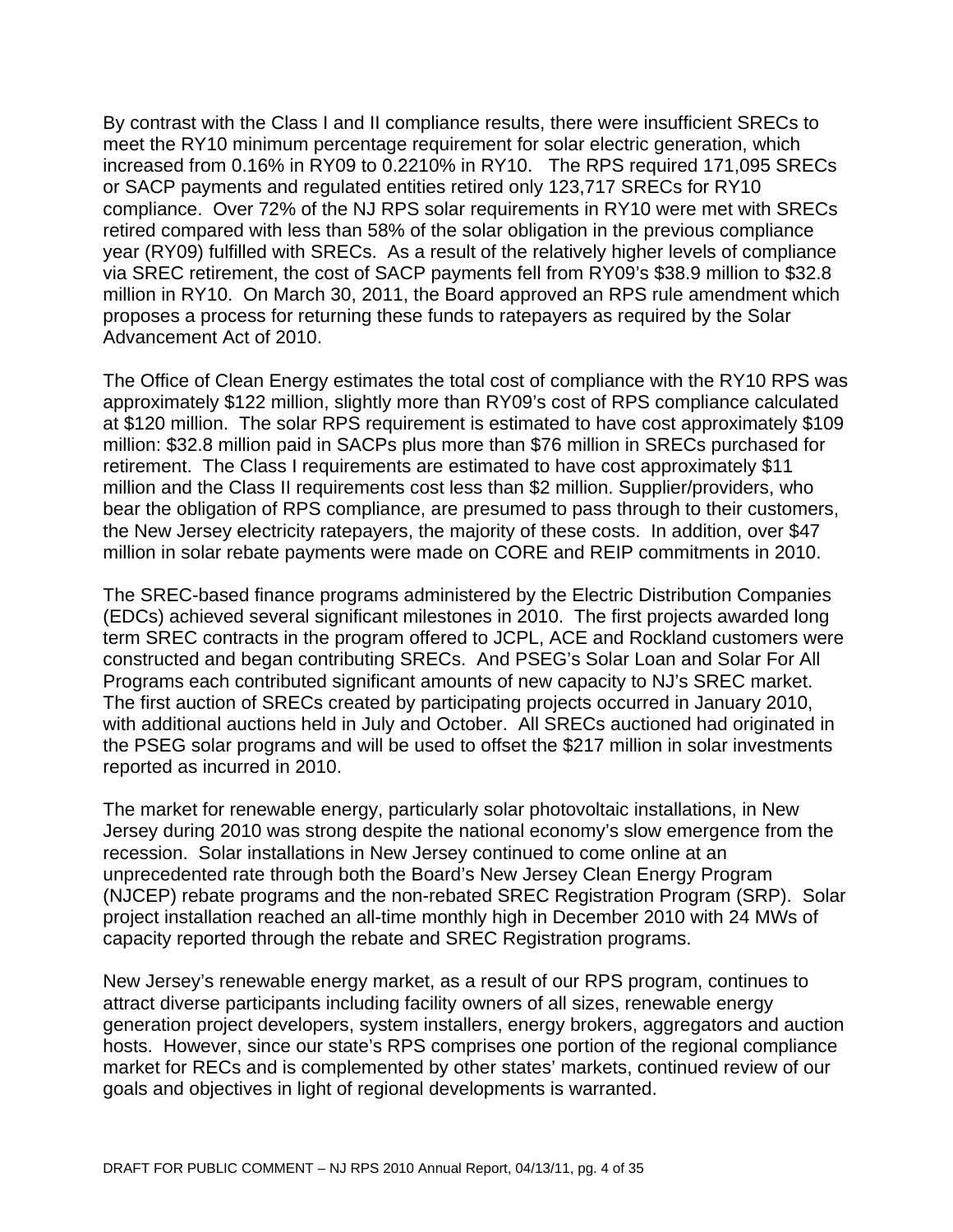### 2. NJ Renewable Energy Market Development Activities in 2010

The 2009 Annual Report for New Jersey's Renewable Portfolio Standard Rules (2009 Report) issued February  $8<sup>th</sup>$ , 2010 includes a comprehensive chronology of the evolution of the state's RPS rules and the basic elements driving NJ renewable energy market development. Readers unfamiliar with the significant changes in state renewable energy incentive policy are encouraged to review the 2009 Report which can be accessed via: http://www.njcleanenergy.com/main/clean-energy-council-committees/rps-rule-revisions.

New Jersey renewable energy market development activity is reported via a variety of "project activity reports" issued periodically through the Renewable Energy Committee list server and posted on the NJCEP website at http://www.njcleanenergy.com/renewableenergy/project-activity-reports/project-activity-reports. The sources of new capacity eligible to create RECs for use in New Jersey's RPS are different for each category; solar, Class I and Class II. The sources of new installations eligible to create SRECs for use in the NJ RPS include the legacy solar rebate programs; CORE and REIP, as well as the SREC Registration Program. The SREC Registration Program was established in 2007 to enable projects to participate in the NJ SREC market without first receiving an NJCEP rebate. The Board authorized its contractors, known as the Renewable Energy Market Managers, to issue the last rebate commitments in the CORE program in 2009.

On December 6, 2010, the Board approved the Market Manager's request to issue the last remaining solar rebate commitments in the REIP for applications received in September 2010. The Board also approved a new EDC Solar Finance Incentive (EFSI) program with a budget of \$3.8 million for small solar projects; residential less than 10 kW and commercial less than 50 kW. To participate in the EFSI program, projects must be located in JCPL, ACE or Rockland territories, register in the SREC Registration Program, receive an award in the competitive SREC solicitation process, install and fulfill final program inspection processes by December 31, 2011. The intent of the EFSI is to motivate developer participation in the under-subscribed, small solar market segment of the EDC SREC-based finance programs. The PSEG solar finance programs were not deemed to be under-subscribed hence their participants are ineligible in the EFSI incentive program.

a. New Capacity by Technology

In the NJ RPS, Class I and Class II RECs can be created by facilities generating energy "within or delivered into the PJM region, as defined in **N.J.A.C. 14:4-1.2**. Energy generated outside the PJM region shall be considered delivered into the PJM region if it has been added to the PJM region through dynamic scheduling of the output to load inside the PJM region" (N.J.A.C. 14:8-2.7 (b)). Facilities eligible to create Class I and Class II RECs have included those that participate in the NJCEP rebate and grant programs as well those from 9 other states (Appendix 4).

The Office of Clean Energy certifies renewable energy facilities that seek to create RECs through the PJM-EIS Generation Attribute Tracking System (GATS) for use in the NJ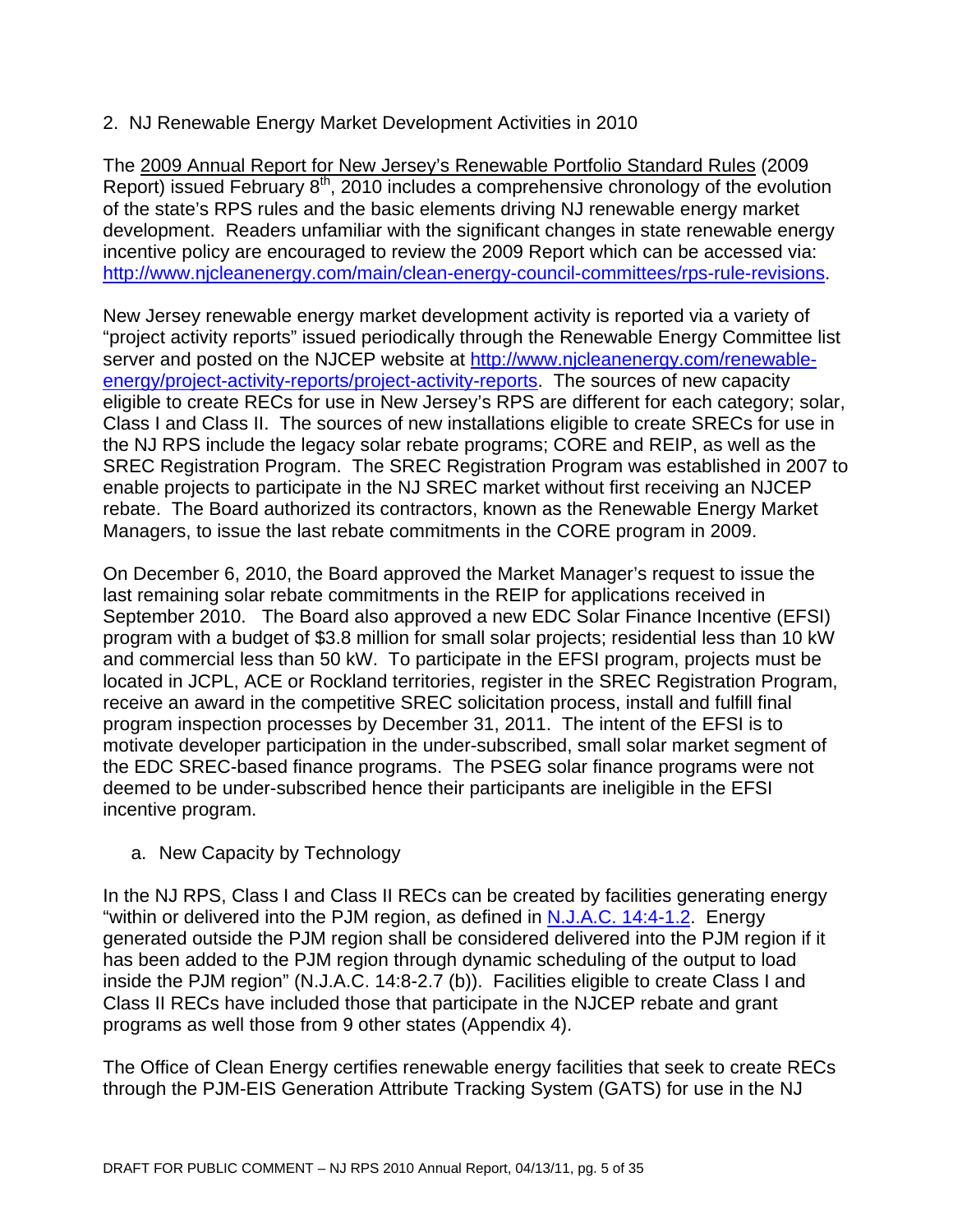RPS. In RY10, no new facilities were certified as eligible to create Class II RECs, but 29 new facilities from seven states for nearly 1200 MW of capacity was certified as eligible to create NJ Class I RECs within PJM-EIS GATS (Table 1). The newly certified facilities include six wind and one biomass project provided NJCEP rebates in calendar year 2009.

Table 1. New Capacity Certified as NJ RPS-eligible Class I by State in RY10

|              | NJ Class I Certified Capacity Added in<br>GATS for RY10 (MW) |            |              |
|--------------|--------------------------------------------------------------|------------|--------------|
| <b>State</b> | Wind                                                         | <b>LFG</b> | <b>Total</b> |
| NJ           | 0.1046                                                       | 3.236      | 3.3406       |
| MD           |                                                              | 3.24       | 3.24         |
| IL           | 556.5                                                        |            | 556.5        |
| IN           | 349.65                                                       |            | 349.65       |
| РA           | 153                                                          | 9.2        | 162.2        |
| wv           | 100.5                                                        |            | 100.5        |
| VA           |                                                              | 16.3       | 16.3         |
| <b>TOTAL</b> | 1159.7546                                                    | 31.976     | 1191.7306    |

As of December 31, 2010, nearly 300 MW of solar and NJ Class I renewable energy capacity had been installed in New Jersey as a result of the incentives available through the NJCEP, the net metering and interconnection regulations and the Renewable Portfolio Standard regulations. The solar photovoltaic market has provided the greatest portion of the state's renewable energy capacity (259 MWdc) and by an equally large margin the greatest number of installations at over 8,000 systems. Biomass installations are the second largest resource by aggregate capacity participating in the NJCEP with nearly 31 MW installed followed by wind installations with nearly 7.9 MW (Table 2).

Table 2. Installed Projects Participating in the NJCEP from Inception through 2010

| <b>NJCEP Renewable Energy Technologies</b> |            |                 |               |                        |
|--------------------------------------------|------------|-----------------|---------------|------------------------|
| Installed Projects 2001 to 12/31/2010      |            |                 |               |                        |
| <b>Technology</b>                          | # Projects | <b>Total kW</b> |               | <b>Total Rebate \$</b> |
| Solar                                      | 8,037      | 259,674.3       | \$            | 349,578,777            |
| <b>Biomass</b>                             | 17         | 30,905.0        | $\mathcal{S}$ | 14,188,624             |
| <b>Fuel Cell</b>                           | 8          | 1,505.0         | \$            | 4,707,312              |
| Wind                                       | 33         | 7,899.1         | \$            | 4,717,522              |
| Total*                                     | 8,095      | 299,983.3       | \$            | 373,192,234            |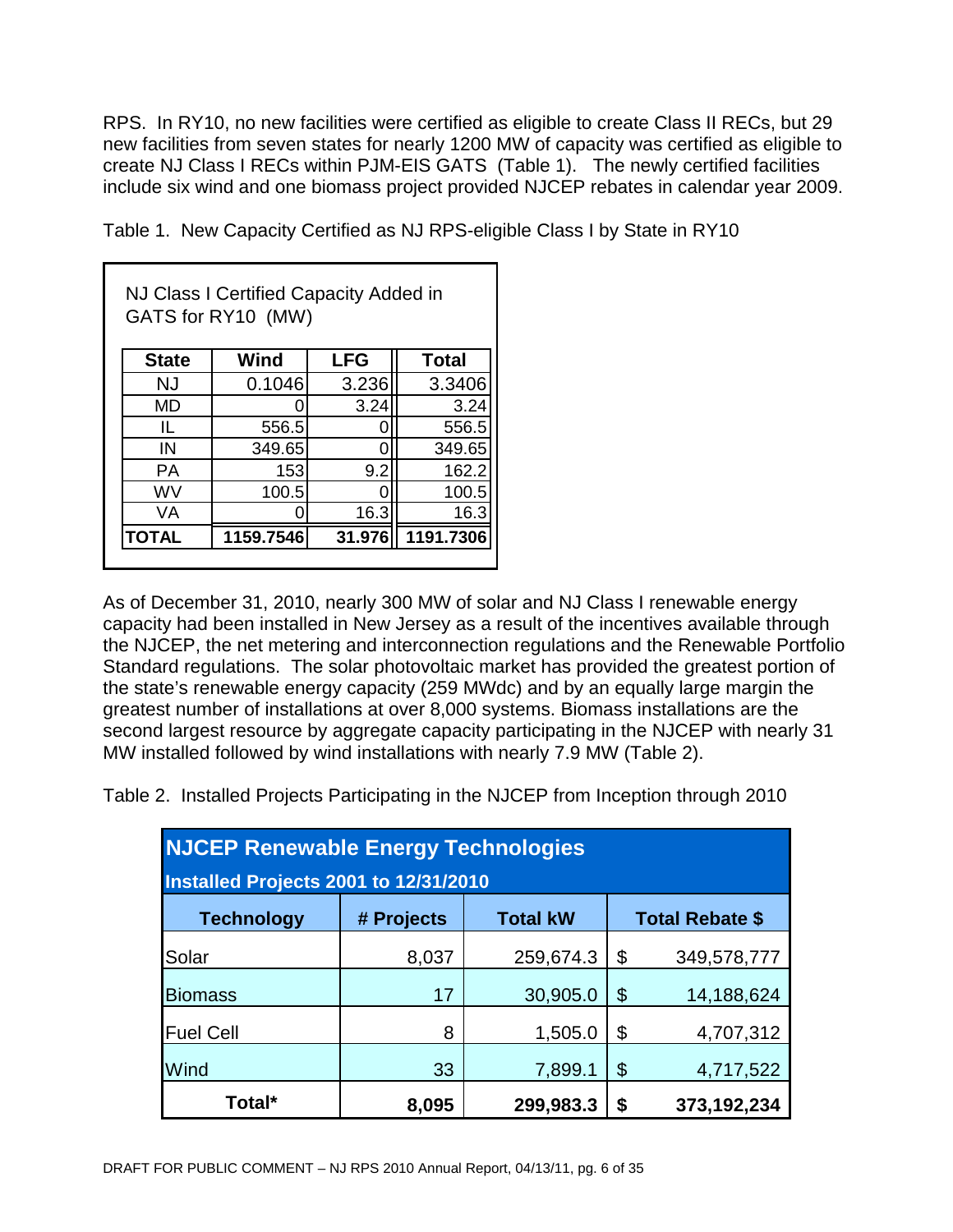The majority of the solar energy capacity eligible to participate in the RPS was installed in the last year with more than 132 MWdc of solar photovoltaics connected to the electric distribution system serving New Jersey in 2010 (Figure 1 and Table 3). In fact, the amount of solar capacity installed in 2010 exceeded the cumulative capacity installed since the inception of the clean energy incentive programs in 2001.



Figure 1. NJ RPS-eligible Solar PV Capacity Installed by Year and Cumulative

Table 3. NJ RPS-eligible Solar PV Installations; Number, Capacity and Rebates Annually

|       |                 | Projects $\leq$ 10 kW |                  |                 | Projects > 10 kW |                        |                 | <b>All Projects</b> |                        |
|-------|-----------------|-----------------------|------------------|-----------------|------------------|------------------------|-----------------|---------------------|------------------------|
|       | #               |                       |                  | #               |                  |                        | #               |                     |                        |
| Year  | <b>Projects</b> | <b>Total kW</b>       | Total Rebate \$  | <b>Projects</b> | Total kW         | <b>Total Rebate \$</b> | <b>Projects</b> | <b>Total kW</b>     | <b>Total Rebate \$</b> |
| 2001  | 31              | 7.51                  | \$<br>37,145.00  |                 |                  | \$                     |                 | 7.5                 | \$<br>37,145.00        |
| 2002  | 30              | 97.89                 | \$<br>481,790.07 |                 | 525.56           | \$<br>1,942,904.00     | 37              | 623.5               | \$<br>2,424,694.07     |
| 2003  | 88              | 464.34                | \$2,487,130.81   |                 | 712.30           | 2,836,280.00<br>\$.    | 95              | 1,176.6             | 5,323,410.81<br>\$     |
| 2004  | 269             | 1,561.95              | \$8,445,045.80   | 20              | 475.18           | \$ 2,136,928.90        | 289             | 2,037.1             | \$10,581,974.70        |
| 2005  | 593             | 4,007.09              | \$21,631,077.38  | 136             | 5,900.96         | \$24,604,819.38        | 729             | 9,908.1             | \$46,235,896.76        |
| 2006  | 717             | 4,697.60              | \$24,259,420.13  | 150             | 13,622.78        | \$53,827,366.21        | 867             | 18,320.4            | \$78,086,786.34        |
| 2007  | 586             | 4,146.97              | \$19,388,536.32  | 107             | 11,111.30        | \$38,733,849.70        | 693             | 15,258.3            | \$58,122,386.02        |
| 2008  | 645             | 4,422.84              | \$18,172,868.32  | 190             | 18,297.64        | \$26,788,695.06        | 835             | 22,720.5            | \$44,961,563.38        |
| 2009  | 977             | 6,941.50              | \$17,648,890.34  | 373             | 50,313.23        | \$39,031,140.90        | 1350            | 57,254.7            | \$56,680,031.24        |
| 2010  | 2233            | 15,531.75             | \$20,316,104.12  | 906             | 116,835.89       | \$26,808,784.20        | 3139            | 132,367.6           | \$47,124,888.32        |
| Total | 6,141           | 41.879.4              | \$132,868,008    | 1,896           | 217,794.8        | \$216,710,768          | 8,037           | 259,674.3           | \$349,578,777          |

Also noteworthy in 2010, the amount of solar capacity originating from the SREC Registration Program and its predecessor, the SREC-only Pilot Program at 145 MWdc, surpassed the amount of capacity of projects that have participated in the NJCEP rebate programs; CORE and REIP combined at 114 MWdc. (Table 4)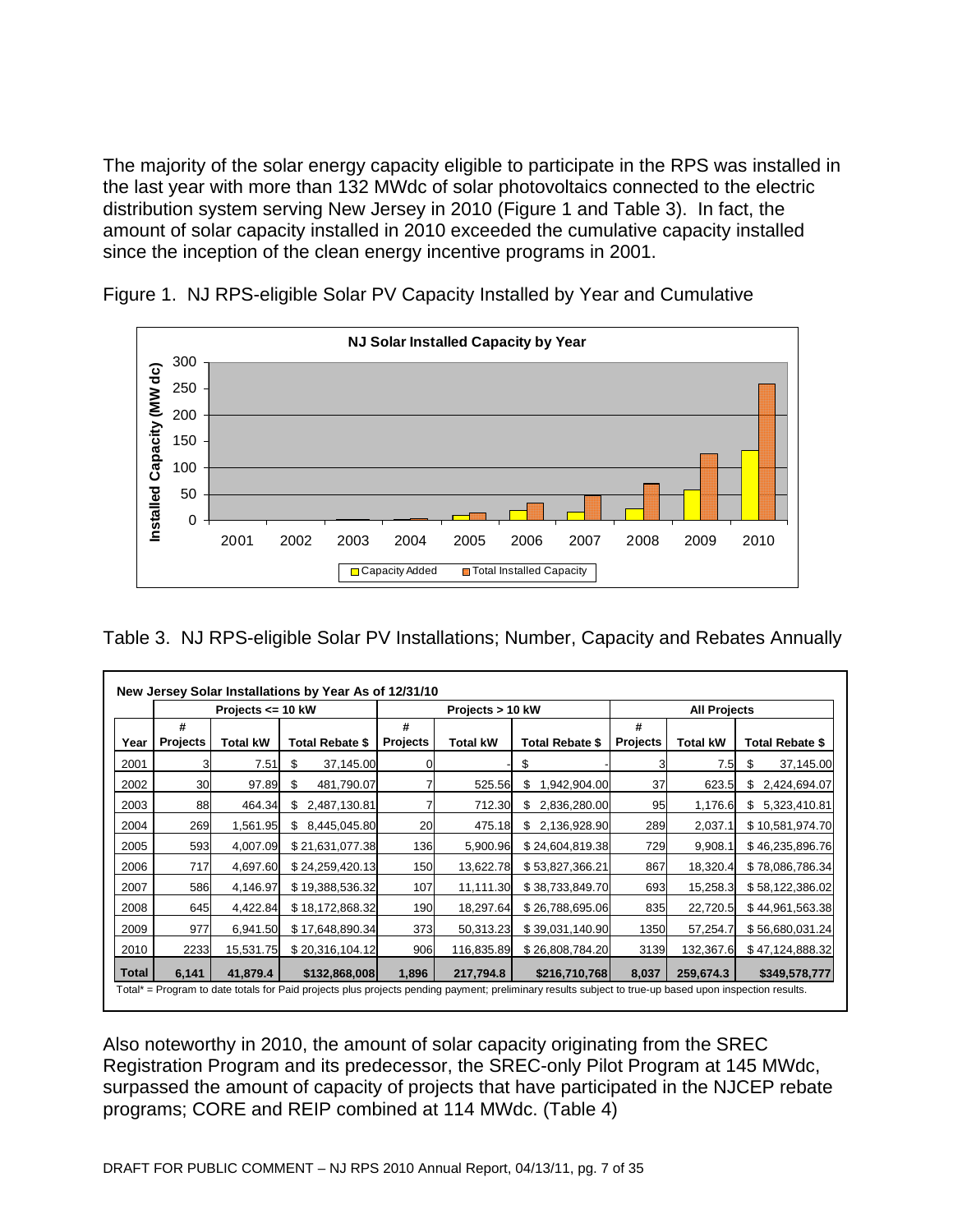Table 4. NJ RPS-eligible Solar by Source Installed through 2010

| New Jersey Solar Installations by Program, as of 12/31/10 |                 |                                      |    |                        |                            |
|-----------------------------------------------------------|-----------------|--------------------------------------|----|------------------------|----------------------------|
| Program                                                   | <b>Projects</b> | <b>Installed Capacity</b><br>(KW dc) |    | <b>Total Rebate \$</b> | % of Installed<br>Capacity |
| CORE Solar                                                | 4,263           | 86,132.0                             | S  | 311,562,408.72         | 33.2%                      |
| <b>REIP Solar</b>                                         | 2,701           | 27,775.9                             |    | 38,016,367.92          | 10.7%                      |
| SREC Reg. Pgm.^                                           | 1,073           | 145,766.4                            | \$ |                        | 56.1%                      |
| Total*                                                    | 8,037           | $259,674.3$ \$                       |    | 349,578,777            | 100%                       |

Total\* = Program to date totals for paid projects plus projects pending payment; preliminary results subject to true-up based upon inspection results.

SREC Reg. Pgm.^ = SREC Registration Program participants as well as its predecessor SREC-Only Pilot Program.

#### b. NJCEP Highlights for 2010

The SREC Registration Program (SRP) was the largest source of newly installed capacity eligible to meet the solar requirements in the New Jersey RPS in 2010. With over 100 MW installed in the past year, non-rebated solar projects supplied over 77% of the new capacity to produce SRECs (Table 5). The relative growth in new supply from the nonrebated programs are the expected result of the decision by the Board in 2007 to reduce the importance of administratively-determined rebates in the transition to a greater reliance on providing incentives through the market-based SREC market. As the NJCEP rebate programs cease making new commitments for solar energy projects, the pipeline of proposed solar capacity continues to become dominated by SRP projects.

Table 5. NJ RPS-eligible Solar by Source Installed in 2010

| Program<br><b>Source</b> | # Projects | <b>System Size</b> | <b>Rebate Amount</b> | % of Total<br>kW |
|--------------------------|------------|--------------------|----------------------|------------------|
| <b>CORE Solar</b>        | 175        | 8,229              | \$17,951,325         | 6.2%             |
| <b>REIP Solar</b>        | 2,055      | 22,118             | \$29,173,563         | 16.7%            |
| <b>SREC Solar</b>        | 909        | 102,020            | \$0                  | 77.1%            |
| Total                    | 3,139      | 132,368            | \$47,124,888         | 100.0%           |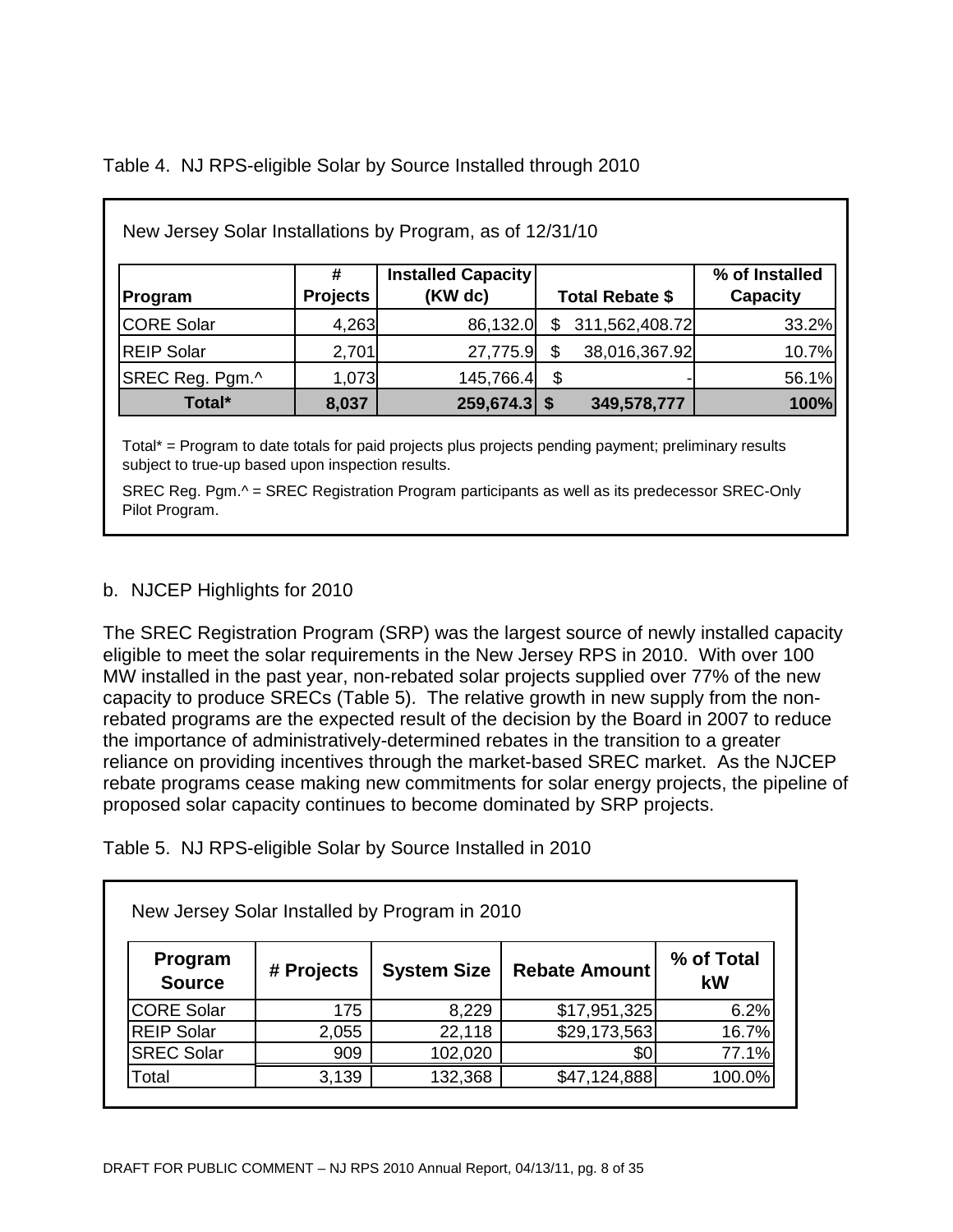The NJCEP wind rebate program had six new small wind installations complete in 2010 for 100 kW of aggregate capacity and nearly \$300,000 in rebate payments. These six new projects join twenty five other projects less than 50 kW bringing the total capacity of small wind installations to 399 kW (Table 6).

|                |                 | <b>NJCEP Rebate Program Wind Installations by Year</b> |     |                     |                 |         |                     |                        |
|----------------|-----------------|--------------------------------------------------------|-----|---------------------|-----------------|---------|---------------------|------------------------|
| As of 12/31/10 |                 |                                                        |     |                     |                 |         |                     |                        |
|                |                 | Projects $\le$ 50 kW                                   |     |                     |                 |         | <b>All Projects</b> |                        |
|                | #               | <b>Annual</b>                                          |     | <b>Total Rebate</b> | #               | Annual  | <b>Cumulative</b>   |                        |
| Year           | <b>Projects</b> | kW                                                     |     | \$                  | <b>Projects</b> | kW      | kW                  | <b>Total Rebate \$</b> |
| 2001           |                 | 0.0                                                    | \$  |                     | 0               | 0.0     | 0.0                 | \$                     |
| 2002           |                 | 0.4                                                    | \$  | 432                 |                 | 0.4     | 0.4                 | \$<br>432              |
| 2003           |                 | 20.0                                                   | -\$ | 63,453              | 2               | 20.0    | 20.4                | \$<br>63,453           |
| 2004           | 0               | $0.0$ \$                                               |     |                     | 0               | 0.0     | 20.4                | \$                     |
| 2005           |                 | 10.0                                                   | \$  | 50,000              |                 | 10.0    | 30.4                | \$<br>50,000           |
| 2006           |                 | 0.0                                                    | \$  |                     |                 | 2,625.0 | 2,655.4             | \$<br>1,819,241        |
| 2007           |                 | $1.0$ \$                                               |     | 5,000               |                 | 1.0     | 2,656.4             | \$<br>5,000            |
| 2008           | 3               | $21.8$ \$                                              |     | 92,406              | 3               | 21.8    | 2,678.2             | \$<br>92,406           |
| 2009           | 17              | 245.9                                                  | \$  | 687,050             | 17              | 245.9   | 2,924.1             | \$<br>687,050          |
| 2010           | 6               | 100.0                                                  | \$  | 299,939             | 6               | 100.0   | 3,024.1             | \$<br>299,939          |
| <b>Total</b>   | 31              | 399.1                                                  |     | \$1,198,281         | 32              | 3,024.1 |                     | \$<br>3,017,522        |

Table 6. NJCEP Rebated Wind Installations by Year through 2010

The Jersey Atlantic Wind (JAW) facility installed at Atlantic County Utility Authority in 2005 remains the largest project provided a rebate with 2.625 MW of capacity providing electricity onsite. The balance of the JAW facility at 4.875 MW was furnished with a NJCEP grid supply grant. The six new wind projects installed in 2010 brings the state's total wind capacity installed with grants and rebates to nearly 8 MW.



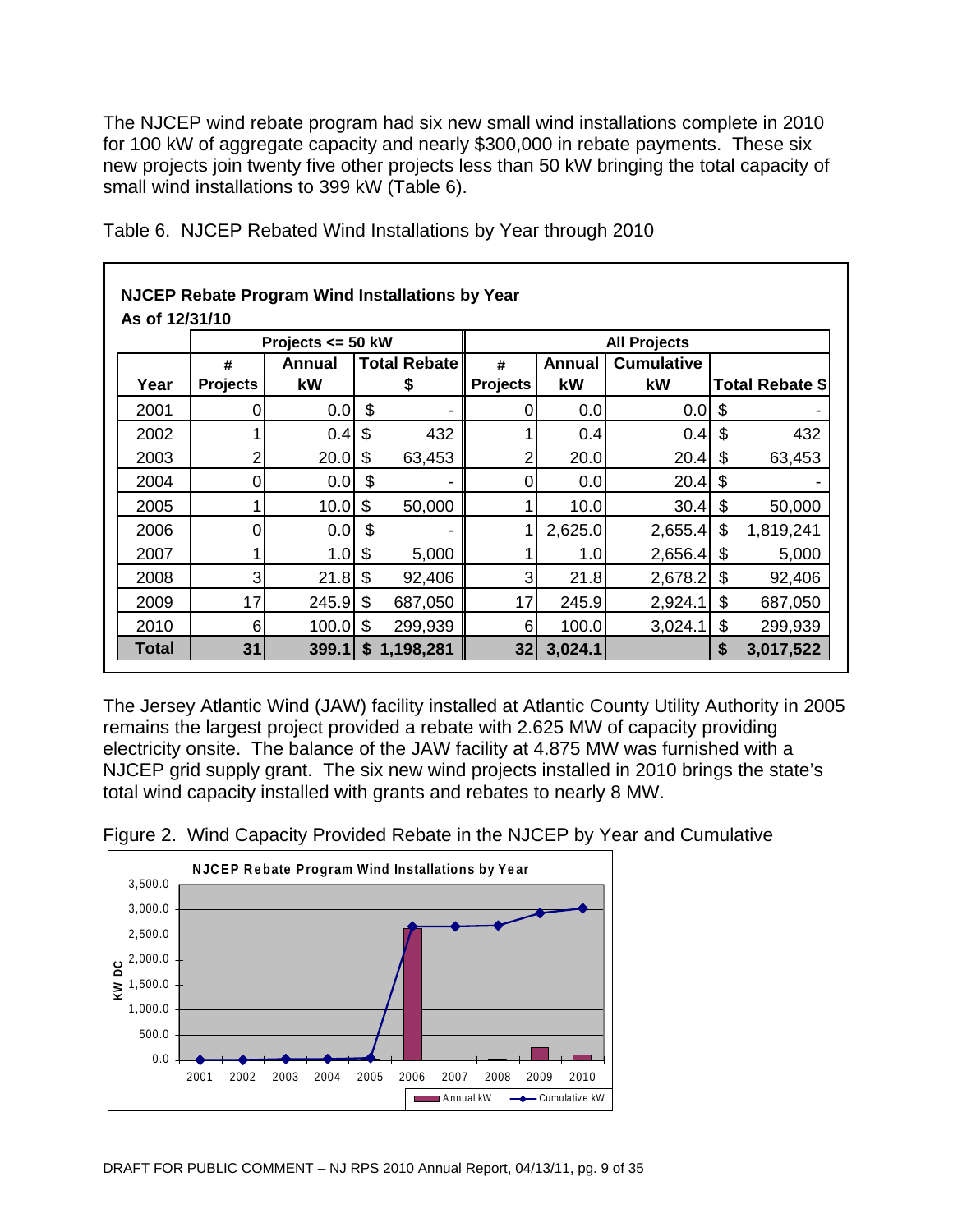The NJCEP biopower rebate program had one project complete in 2010 for 280 kW of capacity with \$490,000 provided in rebates. This new project brings the state's total for rebated biopower capacity to nearly 8.3 MW through approximately \$6.6 million in rebates (Table 7). Adding the newly rebated project to the total for all NJCEP biopower projects receiving rebates and grants brings the cumulative capacity to nearly 31 MW through 2010.

| As of 12/31/10 |                | <b>NJCEP Rebate Program Biopower Installations by Year</b> |                         |                        |
|----------------|----------------|------------------------------------------------------------|-------------------------|------------------------|
| Year           | # Projects     | <b>Annual kW</b>                                           | <b>Cumulative</b><br>kW | <b>Total Rebate \$</b> |
| 2001           |                |                                                            |                         | \$                     |
| 2002           |                | 150                                                        | 150                     | \$<br>560,000          |
| 2003           | 2              | 150                                                        | 300                     | \$<br>153,594          |
| 2004           |                |                                                            | 300                     | \$                     |
| 2005           | 2              | 1,850                                                      | 2,150                   | \$<br>2,390,000        |
| 2006           |                |                                                            | 2,150                   | \$                     |
| 2007           |                | 1,150                                                      | 3,300                   | \$<br>1,170,000        |
| 2008           | 2              | 1,185                                                      | 4,485                   | \$<br>732,000          |
| 2009           | $\overline{2}$ | 3,490                                                      | 7,975                   | \$<br>1,079,805        |
| 2010           |                | 280                                                        | 8,255                   | \$<br>490,000          |
| <b>Total</b>   | 12             | 8,255                                                      |                         | \$<br>6,575,399        |

Table 7. NJCEP Rebated Biopower Installations by Year through 2010

#### c. EDC SREC-based Finance Programs

A key element in the Board's 2007 consideration of transitioning New Jersey's solar incentive system from one predominantly reliant upon rebates toward a more marketbased system involved bolstering the security of the SREC value in the market for small solar systems. The Board directed a stakeholder proceeding be held to explore the role of Electric Distribution Companies (EDCs) in providing security to the SREC revenue stream. From this proceeding, the EDCs were authorized to develop and implement solar financing programs in an Order signed August 7, 2008 (I/M/O the RPS Amendments to the Minimum Filing Requirements for EE, RE, and Conservation Programs and for Electric Distribution Company Submittals of Filings in Connection with Solar Financing, Docket No.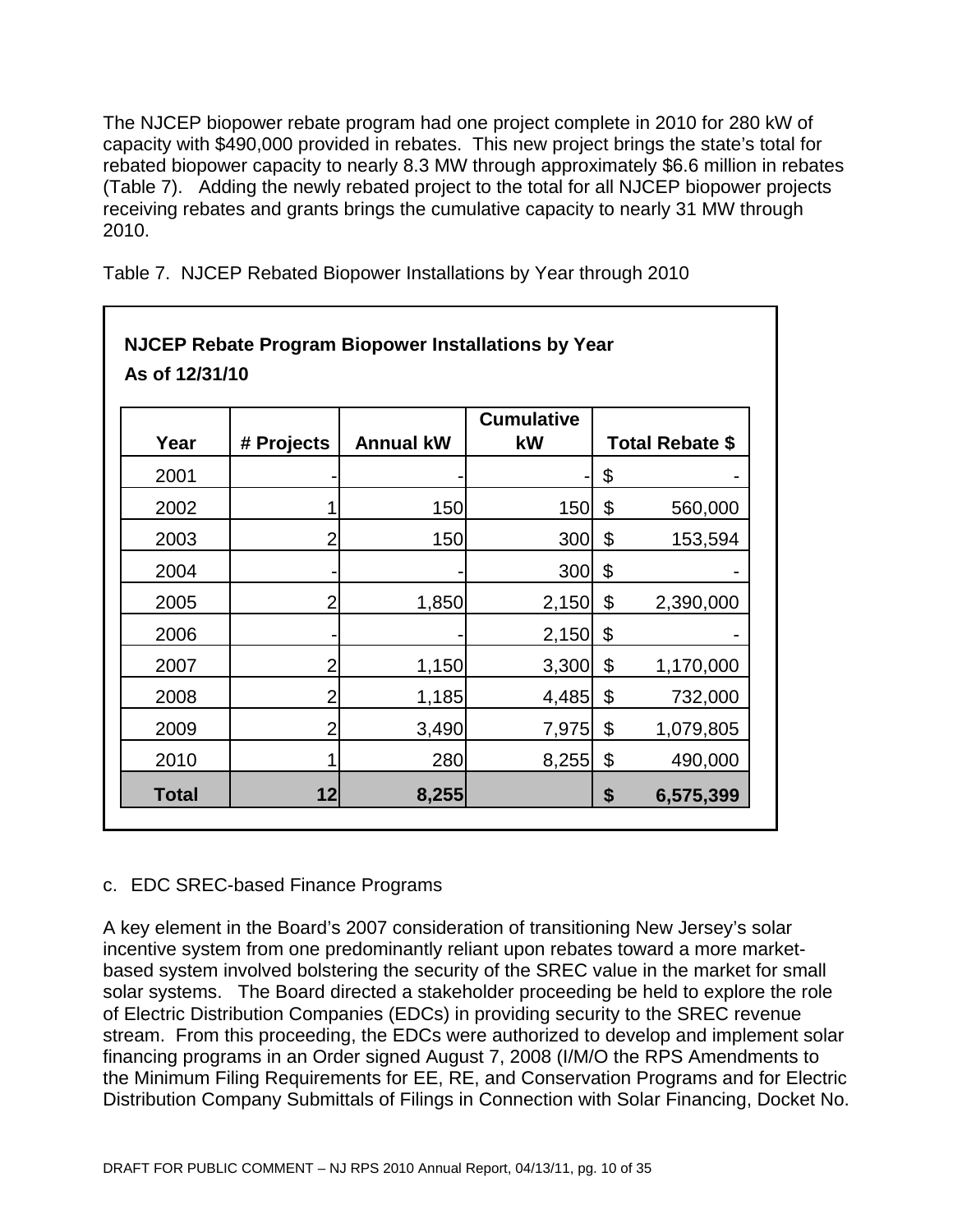#### EO0610074).

This Order summarized the position of interested parties with regard to contract terms, the size of the programs recommended, the market segments to be served, a Developer Cap on participation, treatment of legacy projects, and the program timeframe. Jersey Central Power & Light (JCP&L), Atlantic City Electric (ACE), and Rockland Electric (Rockland) were directed to develop an SREC-based financing plan by September 30, 2008. Each of the EDCs submitted plans for SREC-based financing programs with the JCP&L and ACE plans approved by the Board at the March 27, 2009 Agenda meeting, Rockland's plan was approved on July 29, 2009 and the PSEG Solar Loan II program was approved on November 10, 2009.

Under the JCP&L, ACE and Rockland programs, a solicitation manager is engaged to issue requests for bids for the purchase of solar renewable energy certificates (SRECs) under long-term contracts. Project developers bidding competitive proposals are offered contracts by the EDCs to purchase the SRECs. These contracts are intended to provide a secure revenue stream to facilitate private sector financing through loans or equity for the development and installation of the solar projects. The program was originally limited to residential and commercial systems up to 500 kW in capacity with contract terms that were to run from 10 to 15 years.

A solicitation process is facilitated online using a three step approach including an expression of interest, the submission of a qualification package and a pricing proposal. Pricing proposals are evaluated and ranked on the basis of the net present value (NPV) of one SREC at the proposed price over the proposed term. Once a given solicitation period closes all bids are ranked, the results of the solicitation are presented to the Board for approval and the most competitive are offered the opportunity to execute a contract with the applicable EDC. The solicitation process is described and facilitated at www.njedcsolar.com.

Each of the approved plans differ with respect to several components most notably, the program capacities offered and the time frame. The JCP&L and ACE programs propose to serve 42 MW and 19 MW, respectively according to the following schedule:

| <b>Reporting Year</b>       | JCP&L | <b>ACE</b> | Total |
|-----------------------------|-------|------------|-------|
| 2009/10 (06/2009 - 05/2010) | 23    | 10         | 33    |
| 2010/11 (06/2010 - 05/2011) | 10    | 5          | 15    |
| 2011/12 (06/2011 - 05/2012) | 9     |            | 13    |
| Total                       | 42    | 19         | 61    |

Table 8. JCP&L and Atlantic City Electric Company's SREC-based Finance Program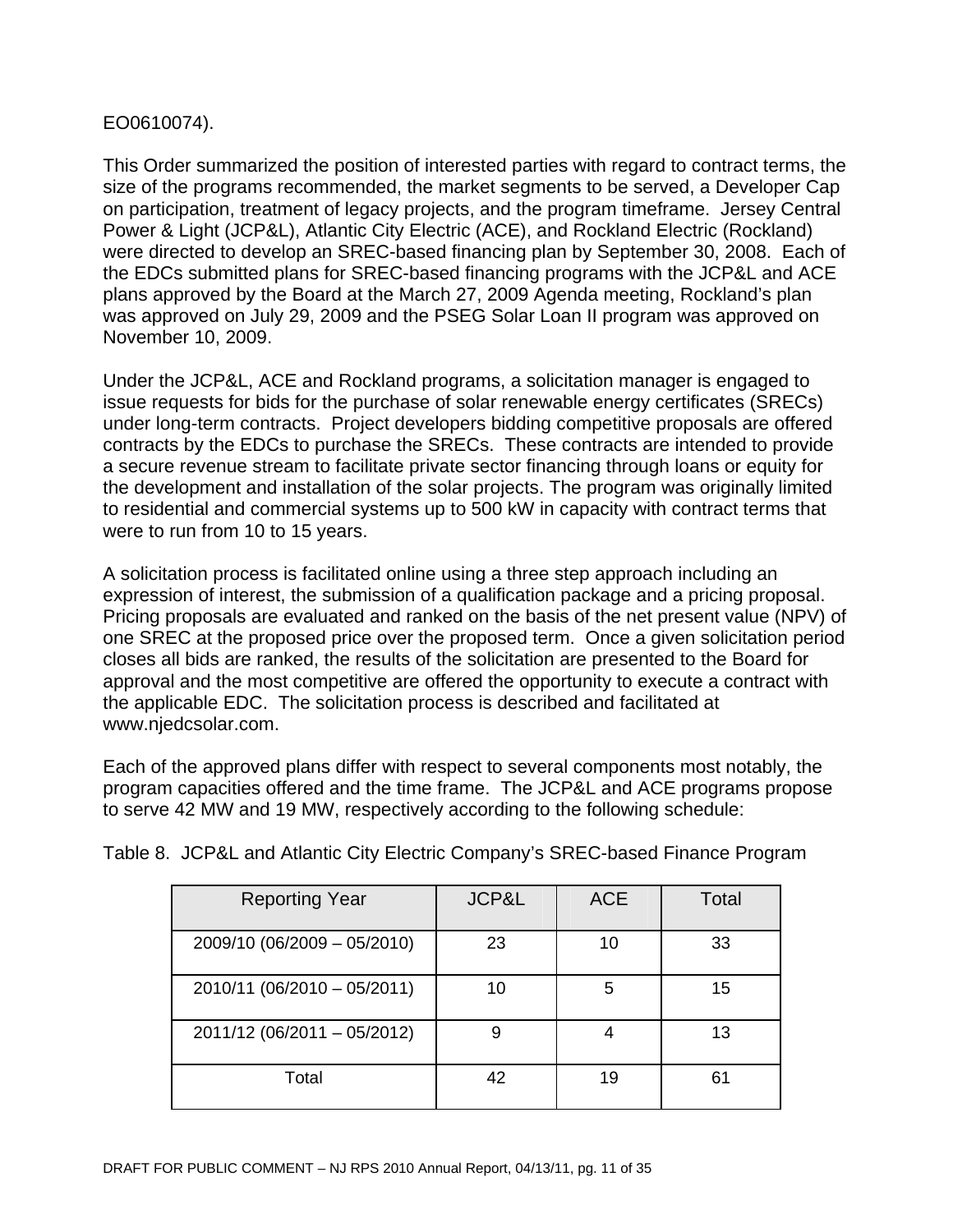For the Rockland SREC financing plan, the program size in megawatts per year is as follows:

| <b>Reporting Year</b>       | Rockland's Plan<br>(MW) |
|-----------------------------|-------------------------|
| 2009/10 (06/2009 - 05/2010) | 2.267                   |
| 2010/11 (06/2010 - 05/2011) | 0.803                   |
| 2011/12 (06/2011 - 05/2012) | 0.699                   |
| Total                       | 3.769                   |

Table 9. Rockland Electric Company's SREC-based Finance Program Plan

Through the SREC-Based Financing Program ("Program"), each EDC contracts to purchase solar Renewable Energy Certificates ("SRECs") from solar projects on a longterm basis. The contract is for the purchase of SRECs only and does not include energy or capacity from the Project. The Program selects eligible projects on the basis of the price that a participant to the Program bids for the SRECs as well as the contract duration, which can vary between 10 and 15 years. The eligible project size in 2010 was 500 kW. The project size cap was changed to 2 MW by the Board at its December 2, 2010 agenda meeting.

The Program recognizes two segments: a small segment refers to projects up to 50 kW while the large segment refers to eligible projects above 50 kW. The Program considers Projects from residential and commercial customers, projects from private or public entities, and projects from the non-profit sector. Three solicitations were held under the Program in March, June and October 2010.

Of the sixty-three (63) bids received in the March 2010 solicitation, the Board approved fifty-seven (57) projects for award totaling 9,332.978 kW. The average price was \$424.18/SREC for a ten-year project and the lowest price was approximately \$350/SREC.

Of the twenty-three (23) bids received in the June 2010 solicitation, the Board approved twenty (20) projects for award, totaling 3,931.945 kW. The average price was \$466.21/SREC for a ten-year contract and the lowest price was approximately \$415/SREC.

Of the nineteen (19) bids received for the small segment (50 kW and below) in the October 2010 solicitation, the Board approved eighteen (18) projects for award,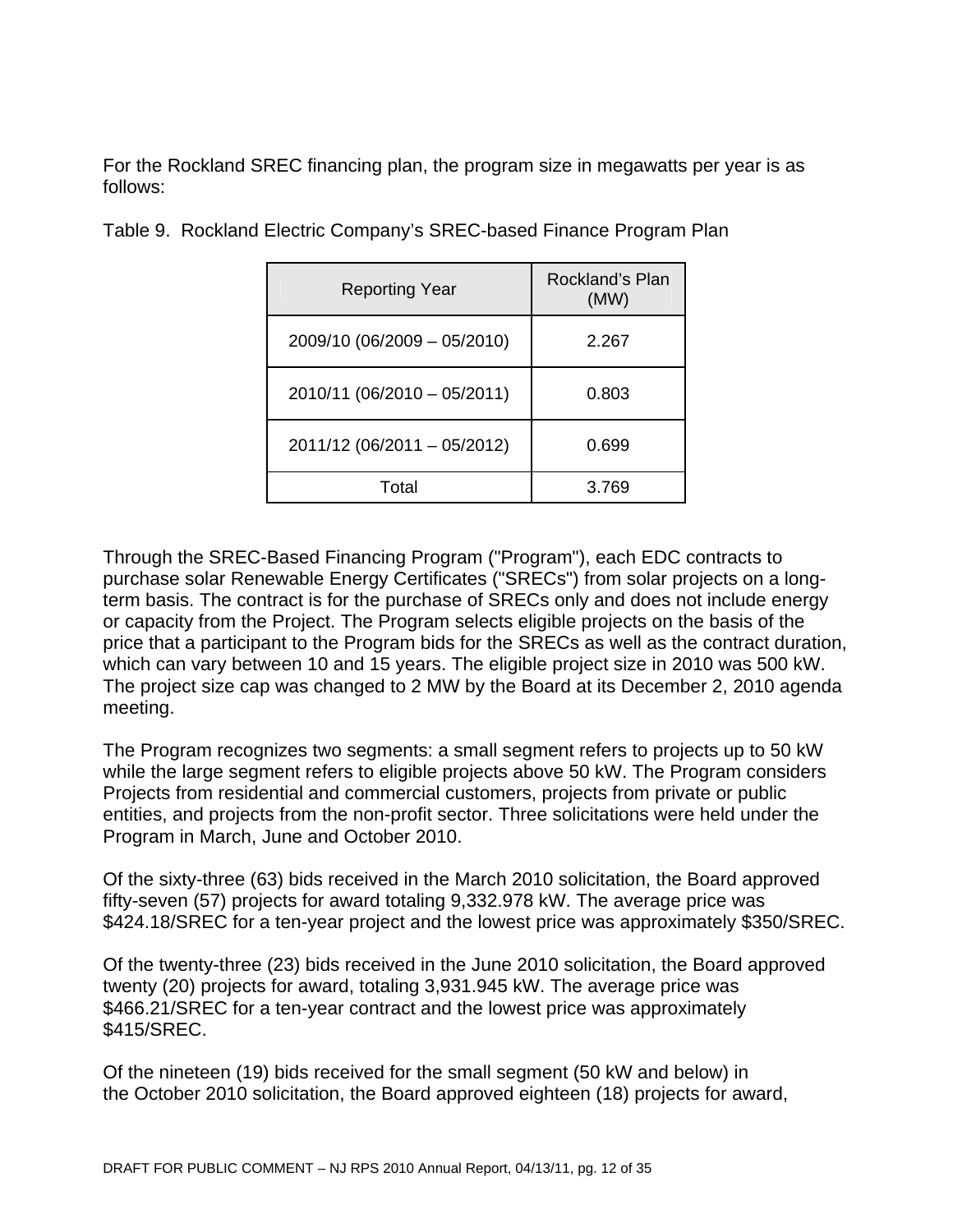totaling 341.780 kW. Of the thirty-eight (38) bids received for the large segment in the October 2010 solicitation, the Board approved thirty-seven (37) projects for award, totaling 9,170.410 kW. The average price was \$449.85/SREC for a ten-year contract and the lowest price was approximately \$420/SREC. Overall, the Board approved 132 projects for award under the Program, accounting for 22.8 MW.

#### **PSEG's SREC Programs**

PSEG began its first solar financing initiative, called Solar Loan I (SLI), with a filing submitted on April 19, 2007 for a 30 MW program. After extensive discovery and settlement meetings, on April 8, 2008 the Board approved the PSEG Solar Loan I program. Under the terms of the proposed pilot, the program would have four segments, with hard caps in the first year. The segment sizes were subject to conversion to "soft" caps in the program's second year depending on market conditions and the status of projects accepted into each segment in the initial year: 9 MW (30%) for municipal/ not-forprofit segment, 9 MW (30%) for residential and multi-family/affordable housing segments combined, and 12 MW (40%) for the commercial and industrial (C&I) segment.

PSEG proposed to loan ratepayers or solar developers a portion of their expected project costs. For purposes of repayment of the solar loan under SLI, SRECs have an established floor value of \$475 for the duration of the loan repayment period. Loans are repaid at the higher of the market value for SRECs or the established floor price at the time the SREC is transferred to PSEG over the appropriate 10 or 15 year loan term. On October 10, 2008, a stipulation was reached by interested parties that established an auction process for disposition of SRECs accrued under the PSEG solar loan program.

On June 18, 2010, the Board of Public Utilities approved amendments to the PSEG Solar Loan II program rules, including the creation of the 500 kW to 2 MW size range ("Very Large Nonresidential segment'). The PSEG Solar Loan I program had 22.2 MW of capacity subscribed before the remaining capacity was assigned to the Solar Loan II program. The primary difference in the Solar Loan II program is an SREC floor price that varies by market segment and by program quarter as opposed to one fixed floor price for all program participants.

The Solar Loan II program, originally filed as a two year, 51 MW program proposed by petition on March 31, 2009 was approved in November 2009 for projects less than 500 kW in three segments; residential, non-residential up to 150 kW and non-residential between 150 kW and 500 kW.

Under Solar Loan Program II, an SREC floor price is set for the life of the loan. The floor price locked in depends on when the loan application is submitted according to the schedule below.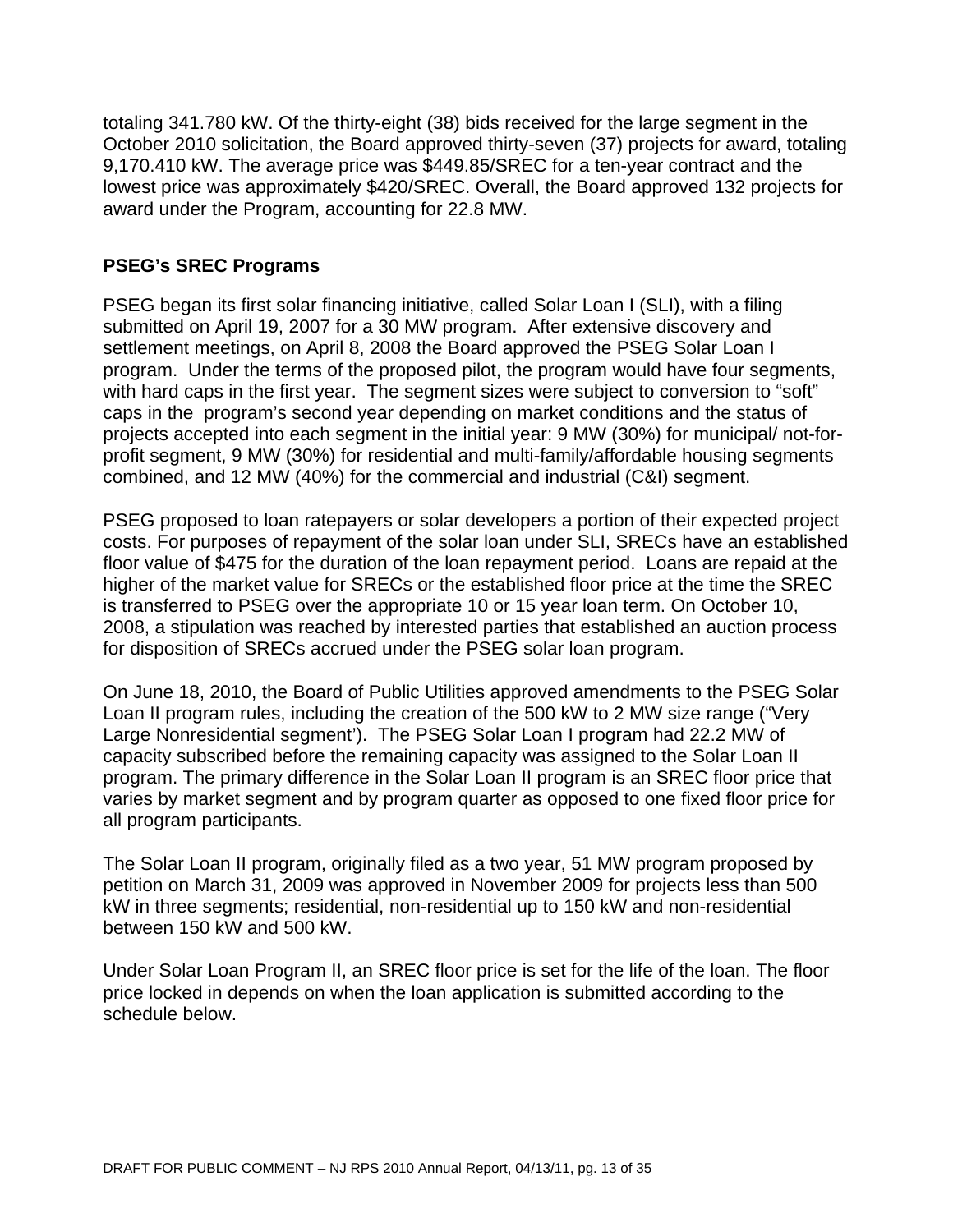Table 10. PSEG Solar Loan Floor Prices

| Segment                                               | Dec<br>2009-<br>Jun<br>2010 | Jul<br>$2010 -$<br>Dec<br>2010 | Jan<br>$2011 -$<br>Jun<br>2011 | Jul<br>$2011 -$<br>Dec<br>2011 |
|-------------------------------------------------------|-----------------------------|--------------------------------|--------------------------------|--------------------------------|
| Residential                                           | \$450                       | \$435                          | \$420                          | \$400                          |
| Small Non-<br>Residential<br>(up to 150)<br>kWDC)     | \$410                       | \$395                          | \$380                          | \$360                          |
| Large Non-<br>Residential<br>$( > 150 - 500$<br>kWDC) | \$380                       | \$365                          | \$350                          | \$330                          |

For example, a successful PS SLII program applicant in the residential segment that applied between December 1st of 2009 and June 30th of 2010 could lock in a floor price of \$450 when the loan was approved. This floor price will not change over the life of the loan. At closing, PSE&G withholds an administrative fee to offset the costs of managing the program. The fees are 6% for the Residential Segment, 2.5% for the Small Non-Residential Segment, and 1.5% for the Large Non-Residential Segment.

On February 10, 2009, in a petition filed pursuant to N.J.S.A. 48:3-98.1 (a)(3), the Global Warming Response Act, that was otherwise unrelated to the EDC solar financing programs ordered by the Board, a \$514.6 million program over six years which would provide 80 MW in two segments; a "Centralized Solar" and a "Neighborhood Solar" program. The Centralized Solar plan proposed 25 MW on PSEG owned land, 10 MW on third party owned sites, and 5 MW on Urban Enterprise Zone (UEZ) including publicly owned sites. All facilities in this segment of the program are required to exceed 500 kW and provide electricity supplied. The Neighborhood Solar plan proposed 200,000 utility pole mounted solar PV systems rated at 200 watts each. PSEG's "Solar For All" Program was approved by the Board on August 3, 2009.

PSEG reports "the combined solar capacity installed through 2010 from the Solar 4 All and Solar Loan programs can produce some 45,668MWh of clean, highly distributed solar generated energy annually based on 47.0MW of installed solar capacity". 28 MW were installed in the Solar 4 All program, all in 2010, and 8.7 MW of the 19 MW in the Solar Loan programs were installed in 2010 (Table 11).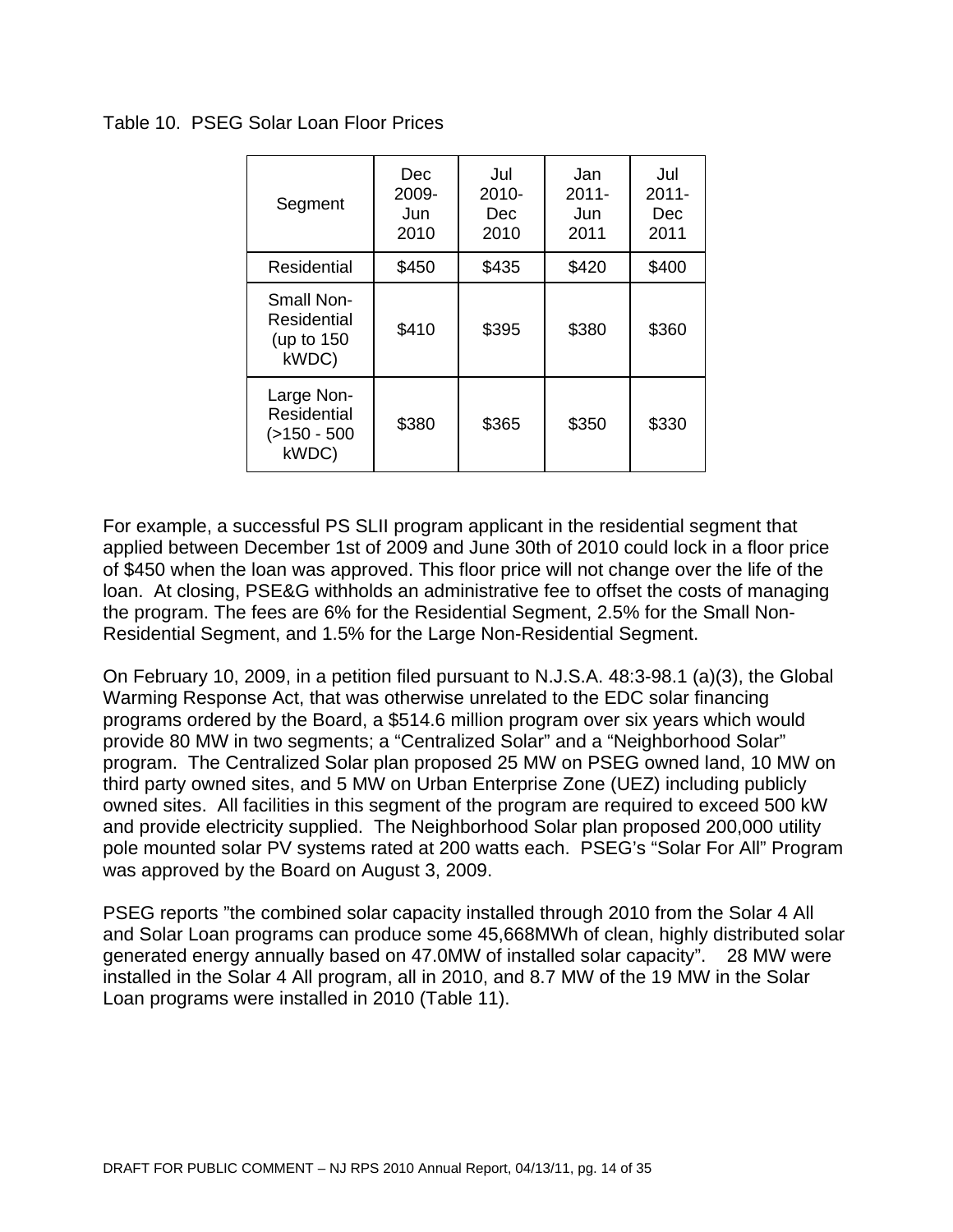|                                                                      |  | 2010            | Program                                     | 2010                           |                     | <b>PTD</b>        |                         |  |                  |
|----------------------------------------------------------------------|--|-----------------|---------------------------------------------|--------------------------------|---------------------|-------------------|-------------------------|--|------------------|
|                                                                      |  | Investment      | to Date                                     | Capacity                       |                     |                   | Capacity                |  |                  |
|                                                                      |  | (SMM)           | (SMM)                                       | (MW)                           |                     |                   | (MW)                    |  |                  |
| Solar 4 All                                                          |  | \$190.10        | \$202.60                                    | 28                             |                     |                   | 28                      |  |                  |
| Solar Loan                                                           |  | \$27.00         | \$69.90                                     | 8.7                            |                     |                   | 19                      |  |                  |
|                                                                      |  | \$217.10        | \$272.50                                    | 36.7                           |                     | 47                |                         |  |                  |
| <b>PSE&amp;G In-Service Solar</b>                                    |  | <b>Location</b> | <b>EPC</b>                                  |                                | <b>Size</b>         |                   | <b>Service</b>          |  |                  |
| <b>Projects</b><br>Pole-Attached Smart Solar                         |  | Statewide       | <b>Solar Firm</b><br>Petra Solar - Supplier |                                | <b>MWdc</b>         |                   | <b>Date</b><br>December |  |                  |
| Units<br>PSE&G Yardville Solar                                       |  | 72,000 Units    |                                             | Riggs-Distler - Installer      |                     | 14.7<br>$1.1$ out |                         |  | 2010<br>December |
| Farm                                                                 |  | Hamilton, NJ    | American Capital Energy                     |                                | of 4.4              |                   | 2010                    |  |                  |
| PSE&G Linden Solar Farm                                              |  | Linden, NJ      |                                             | <b>Advanced Solar Products</b> |                     | 3.2               | December<br>2010        |  |                  |
| PSE&G Silver Lake Solar<br>Farm                                      |  | Edison, NJ      | JF Creamer                                  |                                | 20                  |                   | November.<br>2010       |  |                  |
| <b>PSE&amp;G Trenton Solar</b><br>Farm                               |  | Trenton, NJ     | Sun Edison                                  |                                | 1.3                 |                   | September.<br>2010      |  |                  |
| NPS Barringer HS Roof<br>Solar                                       |  | Newark, NJ      | Mercury                                     |                                | 0.6                 |                   | October.<br>2010        |  |                  |
| <b>NPS Central HS Roof</b><br>Solar                                  |  | Newark NJ       | <b>LB Electric</b>                          |                                | 0.5                 |                   | October.<br>2010        |  |                  |
| <b>NPS Park Avenue</b><br>Elementary School Roof &<br>Car Port Solar |  | Newark, NJ      | Mercury                                     |                                | 0.5                 |                   | October.<br>2010        |  |                  |
| <b>NPS Camden Street</b><br>Schools Roof & Car Port<br>Solar         |  | Newark, NJ      | <b>ALM Electric</b>                         |                                | $0.7$ out<br>of 0.9 |                   | December<br>2010        |  |                  |
| PSE&G Edison Training<br>Center Roof, Land & Car<br>Port Solar       |  | Edison, NJ      | Henkels & McCoy                             |                                | 0.7                 |                   | December<br>2010        |  |                  |
| PSE&G Central Div HQ<br>Roof Solar                                   |  | Somerset, NJ    | Solis Partners                              |                                | 0.9                 |                   | December<br>2010        |  |                  |
| <b>WEA Roof Solar</b>                                                |  | Bavonne, NJ     | <b>Advanced Solar Products</b>              |                                | 1.7                 |                   | December.<br>2010       |  |                  |
| TOTAL SOLAR 4 ALL<br><b>MW INSTALLED AS OF</b>                       |  |                 |                                             |                                | 28.0                |                   |                         |  |                  |

Table 11. PSEG Solar Loan and Solar For All Results; 2010 and Program to Date

All SRECs in each of the EDC SREC-based Finance Programs are required to be auctioned off with the proceeds used to recover program costs. The first three auctions for the SRECs created in the EDC solar finance programs occurred in 2010 (Table 12).

| Table 12. 2010 Auction Results from EDC SREC-based Finance Programs |
|---------------------------------------------------------------------|
|---------------------------------------------------------------------|

| Auction          | Number of<br><b>SRECs</b><br>Sold | Price per<br><b>SREC</b> | Generated On<br>or After | <b>Generated Before</b> |
|------------------|-----------------------------------|--------------------------|--------------------------|-------------------------|
| October 2010     | 5,850                             | \$665.12                 | June 1, 2010             | August 31, 2010         |
| <b>July 2010</b> | 5,750                             | \$688.03                 | June 1, 2009             | --                      |
| January 2010     | 2,800                             | \$685.06                 | June 1, 2009             | November 30, 2009       |

(All SRECs auctioned have originated in the PSEG Programs to date)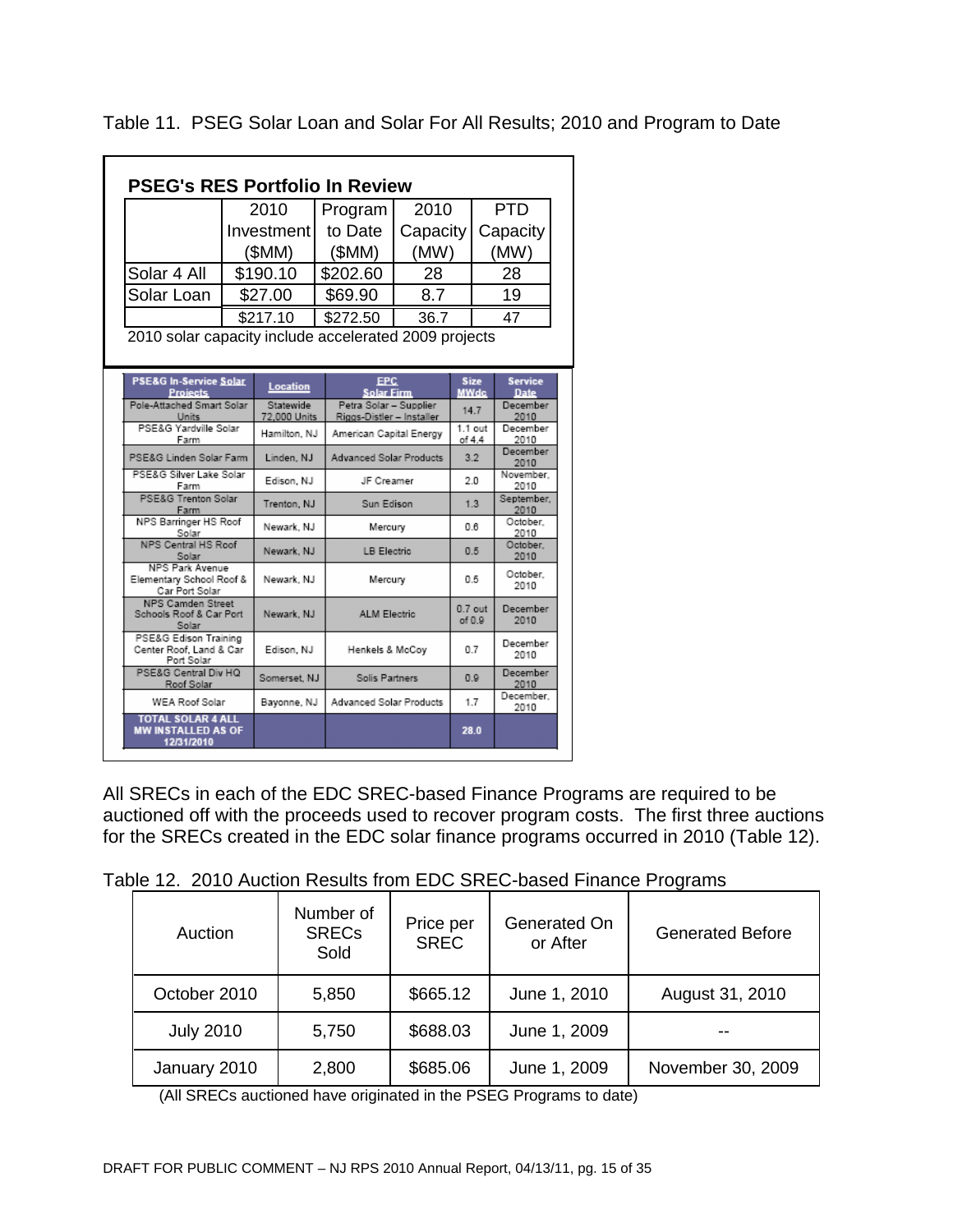- 3. NJ RPS Reporting Year 2010 (RY10) Compliance Results
- a. Solar; requirements and results

The RPS percentage requirement for solar electricity in RY10 was 0.221% of retail sales. Table 13 shows retail sales of 77,418,756 megawatt hours reported in RY10 resulted in an obligation to provide 171,094 SRECs or their equivalent in Solar Alternative Compliance Payments (SACPs). Regulated entities retired 123,717 SRECs, reported 47,373 SACPs at the RY10 level of \$693 per MWh and paid \$32,829,548 to the NJBPU. The Solar Advancement Act of 2010 requires that SACP funds be refunded to ratepayers. On March 30, 2011, the Board approved amendments to the RPS which provide a methodology for refund to ratepayers through the EDCs.

Table 13. NJ RPS Solar Compliance by Third Party Suppliers and BGS Providers RY10

| #  | <b>LSE</b>                   | Load       | Obligation | <b>SREC</b><br><b>Retired</b> | <b>SACP Paid</b><br>(#) | SACP Paid (\$) |
|----|------------------------------|------------|------------|-------------------------------|-------------------------|----------------|
| 22 | TPS's                        | 25,167,650 | 55,621     | 44,839                        | 10,780                  | \$7,470,544    |
| 13 | <b>JCPL BGS Winners</b>      | 15,464,463 | 34,176     | 15,619                        | 18,558                  | \$12,860,496   |
| 7  | <b>ACE's BGS Winners</b>     | 6,914,497  | 15,281     | 13,869                        | 1,410                   | \$977,130      |
| 13 | PSEG's BGS<br>Winners        | 28,551,307 | 63,098     | 47,071                        | 16,027                  | \$11,106,964   |
| 6  | <b>RECO's BGS</b><br>Winners | 1,320,839  | 2,917      | 2,319                         | 598                     | \$414,414      |
|    | Total                        | 77,418,756 | 171,094    | 123,717                       | 47,373                  | \$32,829,548   |

**NJ RPS Solar Compliance by TPS and BGS Summarized:** Reporting Year 2010 (06/01/09-05/31/10)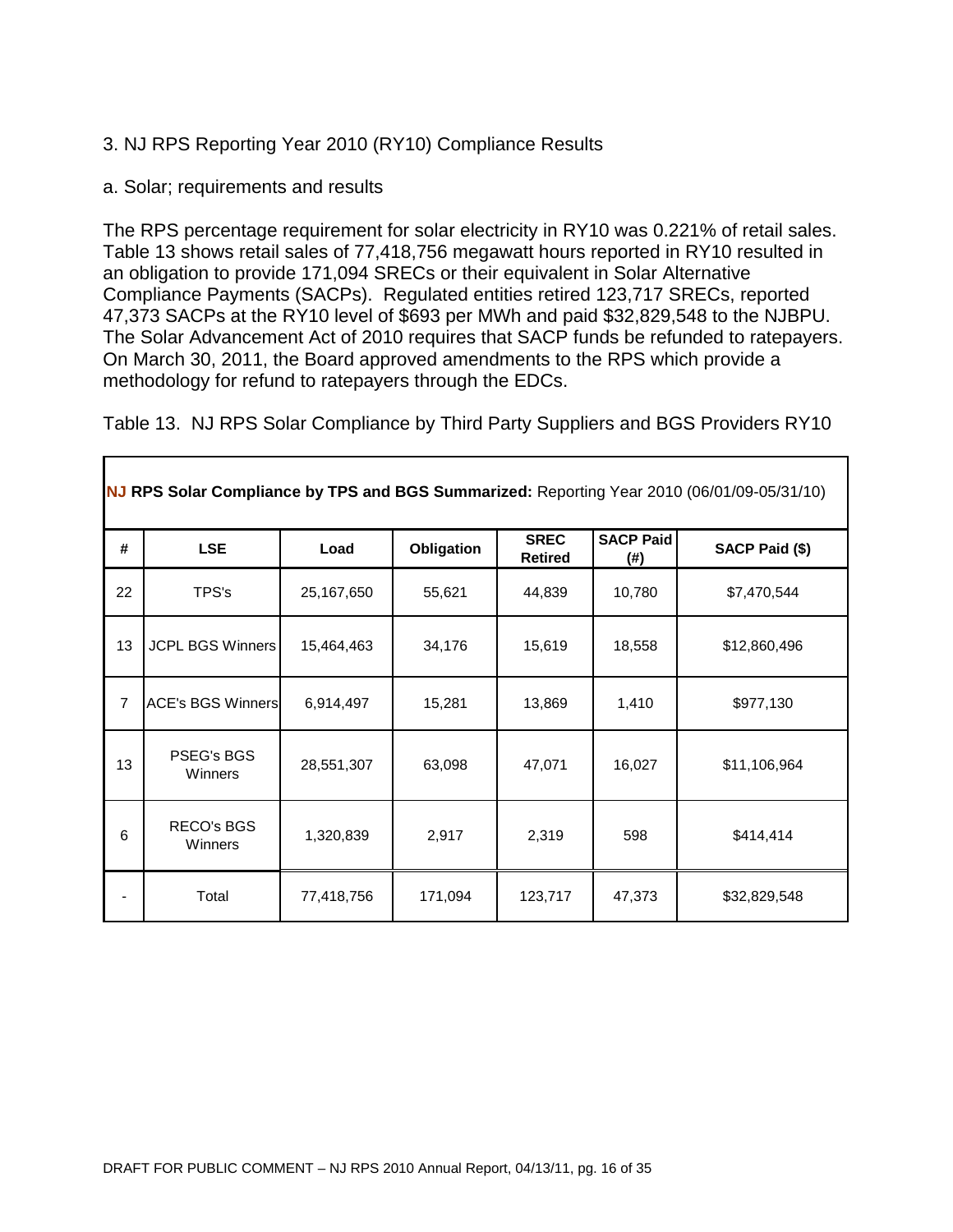The Office of Clean Energy estimates the total cost of compliance with the solar portion of the RPS requirements in 2010 at slightly over \$108 million; \$32.8 million from SACP payments plus more than \$76 million from SRECs purchased for retirement estimated by multiplying 123,717 SRECs by the \$615.50 cumulative weighted average price of SRECs traded (Table 14). GATS reported creating over 130,000 SRECs in 2010. As a result of the two year SREC life in effect with NJ's RPS in RY10, the unretired SRECs generated in RY10 will be eligible for use toward compliance with NJ RPS EY11 requirements.

Table 14. New Jersey SREC Creation, Trade and Price Data in RY10

### **SREC Trading Statistics Reporting Year 2010**

For SRECs from electricity produced June 1, 2009- May 31, 2010. Includes transactions during the true-up period through September 30, 2010.

|            |       |         |         | <b>SREC Quantity</b> |          | <b>Monthly</b>                               |              | <b>Cumulative</b>                                     |
|------------|-------|---------|---------|----------------------|----------|----------------------------------------------|--------------|-------------------------------------------------------|
|            |       |         |         |                      |          |                                              |              |                                                       |
|            |       |         |         |                      |          |                                              | # of         | Weighted                                              |
|            |       | Active  |         | Issued in Traded in  | High     | Low                                          | <b>SRECs</b> | Avg Price                                             |
| Month      | Year  | kW DC   | Month   | Month                | (\$/MWh) | (\$/MWh)                                     | Traded       | (\$/MWh)                                              |
| Sept       | 2010  | 168,254 | 2,978   | 63,249               | \$693    | \$215                                        | 248,030      | \$615.50                                              |
| Aug        | 2010  | 157,129 | 1,107   | 49,872               | \$693    | \$175                                        | 184,781      | \$617.01                                              |
| Jul        | 2010  | 151,850 | 5,024   | 43,358               | \$691    | \$170                                        | 134,909      | \$605.97                                              |
| Jun        | 2010  | 140,709 | 26,275  | 15,636               | \$690    | \$170                                        | 91,551       | \$588.96                                              |
| May        | 2010  | 132,956 | 16504   | 8,737                | \$700    | \$170                                        | 75,915       | \$578.80                                              |
| Apr        | 2010  | 123,892 | 12,546  | 6,773                | \$700    | \$170                                        | 67,178       | \$573.95                                              |
| Mar        | 2010  | 119,829 | 5,814   | 9,522                | \$700    | \$209                                        | 60,405       | \$568.66                                              |
| Feb        | 2010  | 113,770 | 6,784   | 9,720                | \$685    | \$170                                        | 50,883       | \$552.69                                              |
| Jan        | 2010  | 103,857 | 5,249   | 11,731               | \$675    | \$110                                        | 41,163       | \$533.15                                              |
| <b>Dec</b> | 2009  | 100,086 | 7,862   | 7,582                | \$700    | \$195                                        | 29,432       | \$566.91                                              |
| Nov        | 2009  | 97,491  | 6,191   | 7,292                | \$688    | \$170                                        | 21,850       | \$559.45                                              |
| Oct        | 2009  | 93,412  | 8,085   | 7,004                | \$680    | \$170                                        | 14,558       | \$549.84                                              |
| Sept       | 2009  | 92,032  | 8,796   | 5,119                | \$700    | \$170                                        | 7,554        | \$524.90                                              |
| Aug        | 2009  | 89,660  | 10,320  | 2,435                | \$685    | \$170                                        | 2,435        | \$492.18                                              |
|            |       |         |         |                      |          | Due to low trade volume, the July trades are |              |                                                       |
| Jul        | 2009  | 83,807  | 6,626   |                      |          |                                              |              | reported with the cumulative pricing data starting in |
|            | Total |         | 130,161 | 248,030              |          |                                              |              |                                                       |

#### b. Class I; requirements and results

The RPS percentage requirement for Class I electricity in RY10 was 4.685% of retail sales. Retail sales of 77,418,756 megawatt hours in RY10 resulted in an obligation to provide 3,627,069 RECs or their equivalent in Alternative Compliance Payments (ACPs). Regulated entities retired 3,627,074 RECs and paid for three ACPs at \$50 per MWh. (Table 15). RY10 was the second consecutive year since RY05 that little or no ACPs were paid by regulated entities.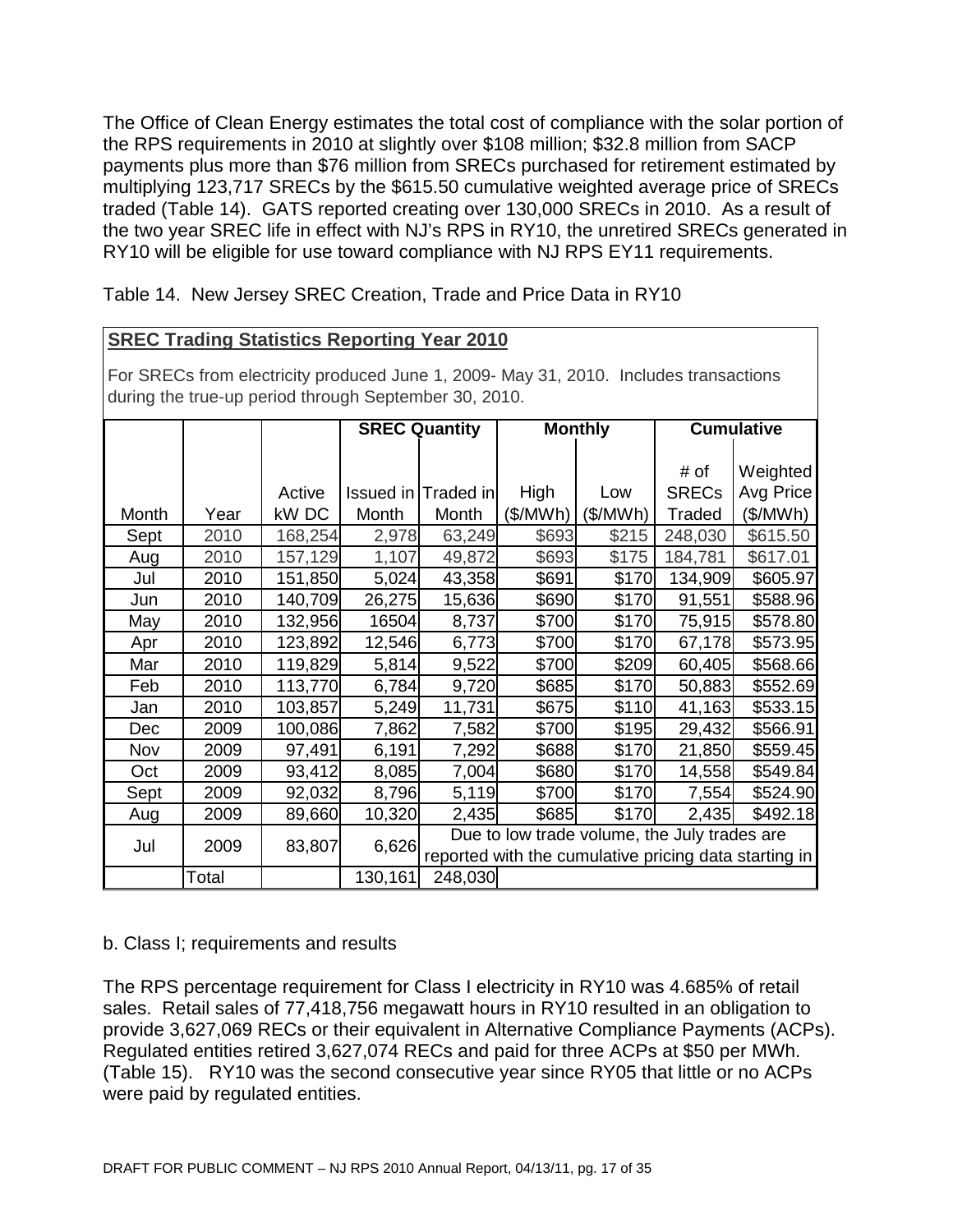|                | Reporting Year 2010 (06/01/09-05/31/10) |            |            |                              |                               | NJ RPS CLASS I Compliance by TPS (Suppliers) and BGS (Providers) Summarized: |
|----------------|-----------------------------------------|------------|------------|------------------------------|-------------------------------|------------------------------------------------------------------------------|
| #              | <b>LSE</b>                              | Load       | Obligation | <b>REC</b><br><b>Retired</b> | <b>ACP</b><br><b>Required</b> | ACP Paid (\$)                                                                |
| 22             | TPS's                                   | 25,167,650 | 1,179,104  | 1,179,107                    | 3                             | \$150                                                                        |
| 13             | <b>JCPL BGS</b><br>Winners              | 15,464,463 | 724,510    | 724,511                      | $\mathbf 0$                   | $\mathbf 0$                                                                  |
| $\overline{7}$ | ACE's BGS<br>Winners                    | 6,914,497  | 323,944    | 323,945                      | $\mathbf 0$                   | $\mathbf 0$                                                                  |
| 13             | <b>PSEG's BGS</b><br>Winners            | 28,551,307 | 1,337,629  | 1,337,630                    | $\mathbf 0$                   | 0                                                                            |
| 6              | <b>RECO's BGS</b><br>Winners            | 1,320,839  | 61,881     | 61,881                       | $\mathbf 0$                   | $\mathbf 0$                                                                  |
|                | Total                                   | 77,418,756 | 3,627,069  | 3,627,074                    | 3                             | \$150                                                                        |

Table 15. NJ RPS Class I Compliance by Suppliers/Providers in RY10

Г

New Jersey Class I REC pricing data for every transaction is not collected by the PJM-EIS GATS system as it is with SREC transactions. GATS does record the price of the last transaction occurring immediately before a REC is retired, but not all REC retirement is accompanied with a recorded price. Since PJM GATS does not collect price data for every transaction of a NJ Class I REC, accurately estimating the total cost of compliance with the Class I portion of the RPS requirements is challenging. The Office of Clean Energy has historically relied upon alternative sources of REC price data to substantiate the GATS data.

The Chicago Climate Exchange reported monthly average NJ Class I REC values for RY10 ranging from \$18 per REC in April 2009 to \$2 per REC in July 2010 (Table 16). The Office of Clean Energy estimates the Class I requirements cost NJ ratepayers at approximately \$9.9 million calculated by multiplying 3,627,074 Class I RECs retired by an estimated average Class I REC price of \$2.75 per MWh and \$150 from ACP payments (Appendix 3).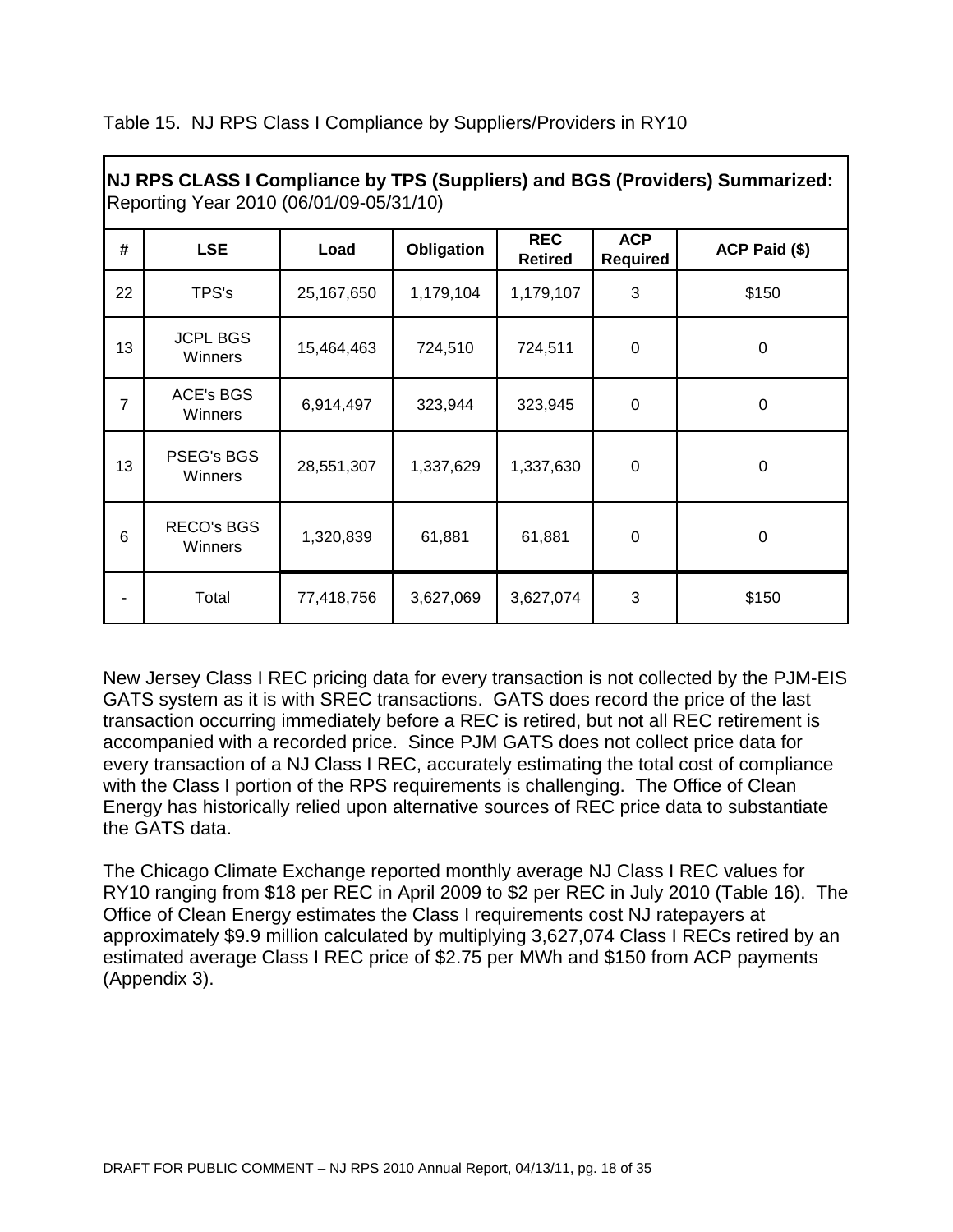

Table 16. NJ Class I REC Prices Reported by Chicago Climate Exchange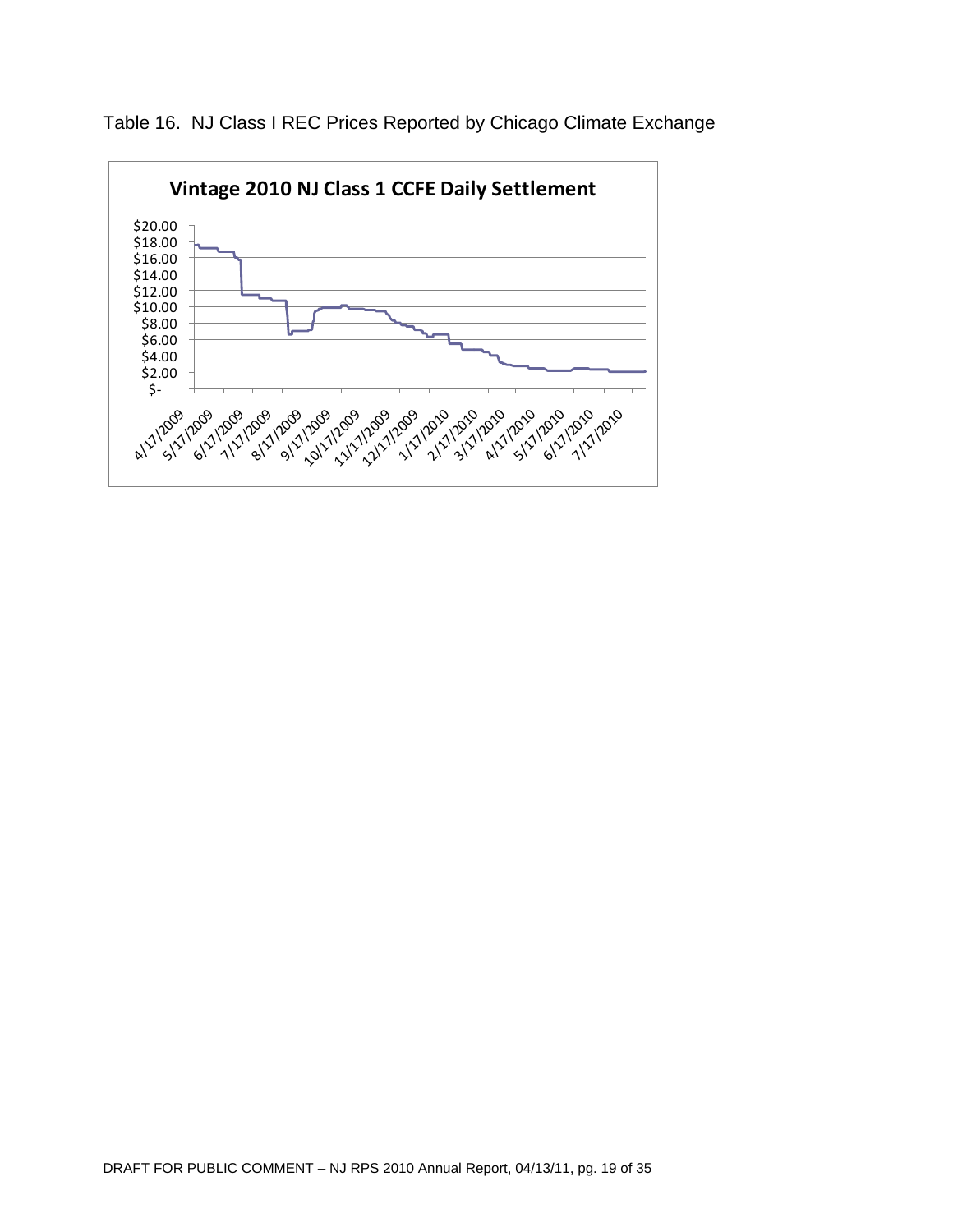#### c. Class II; requirements and results

The RPS percentage requirement for Class II electricity in RY10 was 2.5% of retail sales. Retail sales of 77,418,756 megawatt hours in RY10 resulted in an obligation to provide 1,935,469 RECs or their equivalent in Alternative Compliance Payments (ACPs). Regulated entities retired 1,935,478 RECs and paid for no ACPs (Table 17).

|  |  | Table 17. NJ RPS Class II Compliance by Suppliers/Providers in RY10 |
|--|--|---------------------------------------------------------------------|
|  |  |                                                                     |

|                | Year 2010 (06/01/09-05/31/10) |            |            |                              |                               | NJ RPS CLASS II Compliance by TPS and BGS Providers Summarized: Reporting |
|----------------|-------------------------------|------------|------------|------------------------------|-------------------------------|---------------------------------------------------------------------------|
| #              | <b>LSE</b>                    | Load       | Obligation | <b>REC</b><br><b>Retired</b> | <b>ACP</b><br><b>Required</b> | ACP Paid (\$)                                                             |
| 22             | TPS's                         | 25,167,650 | 629,191    | 629,198                      |                               | \$50                                                                      |
| 13             | <b>JCPL BGS</b><br>Winners    | 15,464,463 | 386,612    | 386,614                      | $\mathbf 0$                   | $\pmb{0}$                                                                 |
| $\overline{7}$ | ACE's BGS<br>Winners          | 6,914,497  | 172,862    | 172,862                      | $\mathbf 0$                   | $\pmb{0}$                                                                 |
| 13             | <b>PSEG's BGS</b><br>Winners  | 28,551,307 | 713,783    | 713,783                      | $\mathbf 0$                   | $\pmb{0}$                                                                 |
| 6              | RECO's BGS<br>Winners         | 1,320,839  | 33,021     | 33,021                       | $\mathbf 0$                   | 0                                                                         |
|                | Total                         | 77,418,756 | 1,935,469  | 1,935,478                    |                               | \$50                                                                      |

PJM GATS does not collect price data for NJ Class II RECs making accurate estimation of the total cost of compliance with the Class II requirements difficult. The Office of Clean Energy estimates the Class II requirements cost NJ ratepayers at approximately \$2 million calculated by multiplying 2,039,035 Class II RECs retired by an estimated average Class II REC price of \$1 per MWh and \$50 from an ACP payment.

- 4. NJ Renewable Energy Market Issues and Forecast for 2011
	- a. Regulatory, Legislative and Administrative Changes

On March 30, 2011, the Board approved amendments for the renewable energy regulations within Title 14 of the New Jersey Administrative Code. Rule proposals were presented at the March 30 Board agenda meeting which will codify legislative directives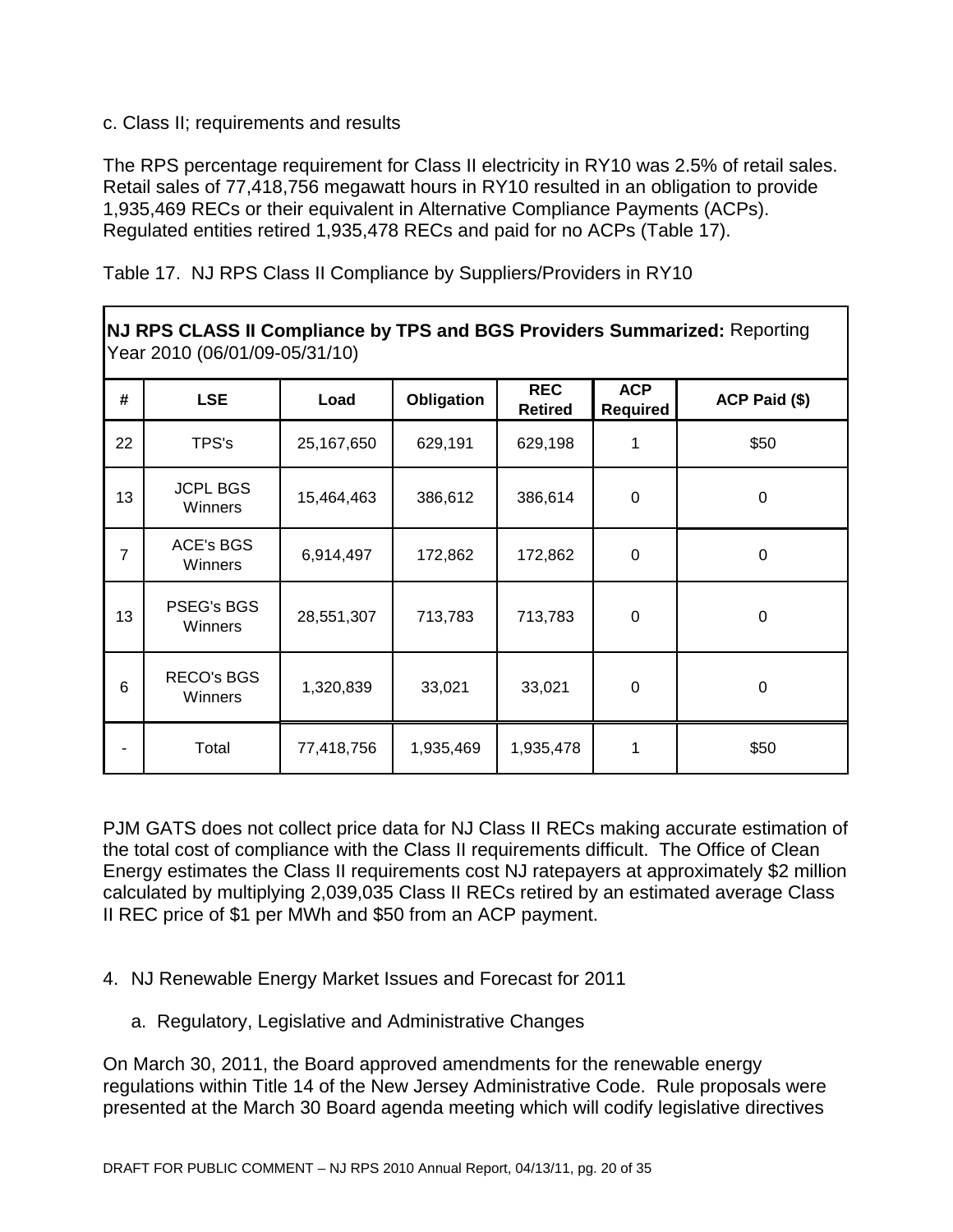from the Solar Advancement Act of 2010 and readopt sections of Chapter 8 that are destined to sunset.

The Solar Advancement Act directed the Board to change key features of the RPS which;

- Increase to the solar RPS requirements
- Change in how the obligation is allocated among electric suppliers and providers from a percentage of retail sales to a market share with a fixed statewide volumetric requirement,
- Lengthen the life of each individual SREC from two to three years, and
- Prohibit the Board from reducing the SACP or volumetric requirements once established.

With the readoption of Chapter 8, the OCE proposed changes to the;

- Interconnection rules which clarify timeframes for processing customer-generator applications by Electric Distribution Companies,
- Environmental Disclosure rules which simplify compliance by third party suppliers, and
- Renewable Portfolio Standard rules which formalize the SREC registration process, eliminate engineering estimates for small solar system creation of SRECs, and define the SREC eligibility requirements for solar facilities with respect to point of interconnection.

## **Offshore Wind**

The Legislature passed the Offshore Wind Economic Development Act P.L. 2010 c. 57, on August 19, 2010. The Act requires the Board establish an OREC in the NJ RPS. On February 10, 2011, the Board adopted RPS Amendments for an Offshore Wind Carve-out (N.J.A.C. 14:8-6). This rule which was effective upon adoption amends the New Jersey's Renewable Portfolio Standards (N.J.A.C. 14:8-1.2 to 2.14) by establishing an application process and framework for an Offshore Wind Renewable Energy Certificate (OREC).

## **NJ RPS Compliance Reporting**

On January 31, 2011, the Office of Clean Energy convened RPS market stakeholders to discuss the preliminary results for RY2010 in New Jersey's RPS. Participants consistently reiterated that reporting accurate REC and SREC price data is essential for the development of the renewable energy market. When RECs or SRECs are transferred or retired, correct price data must be entered in the PJM-EIS Generation Attribute Tracking System (GATS) so all market participates can get an accurate picture of market trends. Since SRECs eligible for retirement in NJ's RPS are predominantly used for that purpose, PJM-EIS is able to report all SREC transactions toward calculation of average prices. However, with NJ Class I and Class II RECs originating from electricity eligible in other states' RPS, PJM-EIS is not able to report accurate pricing information from transactions that will ultimately lead to the retirement of a NJ Class I or Class II REC. Therefore, the GATS administrators do not report NJ Class I and Class II REC transaction prices until the final transaction before retirement. To instill confidence in market participants that the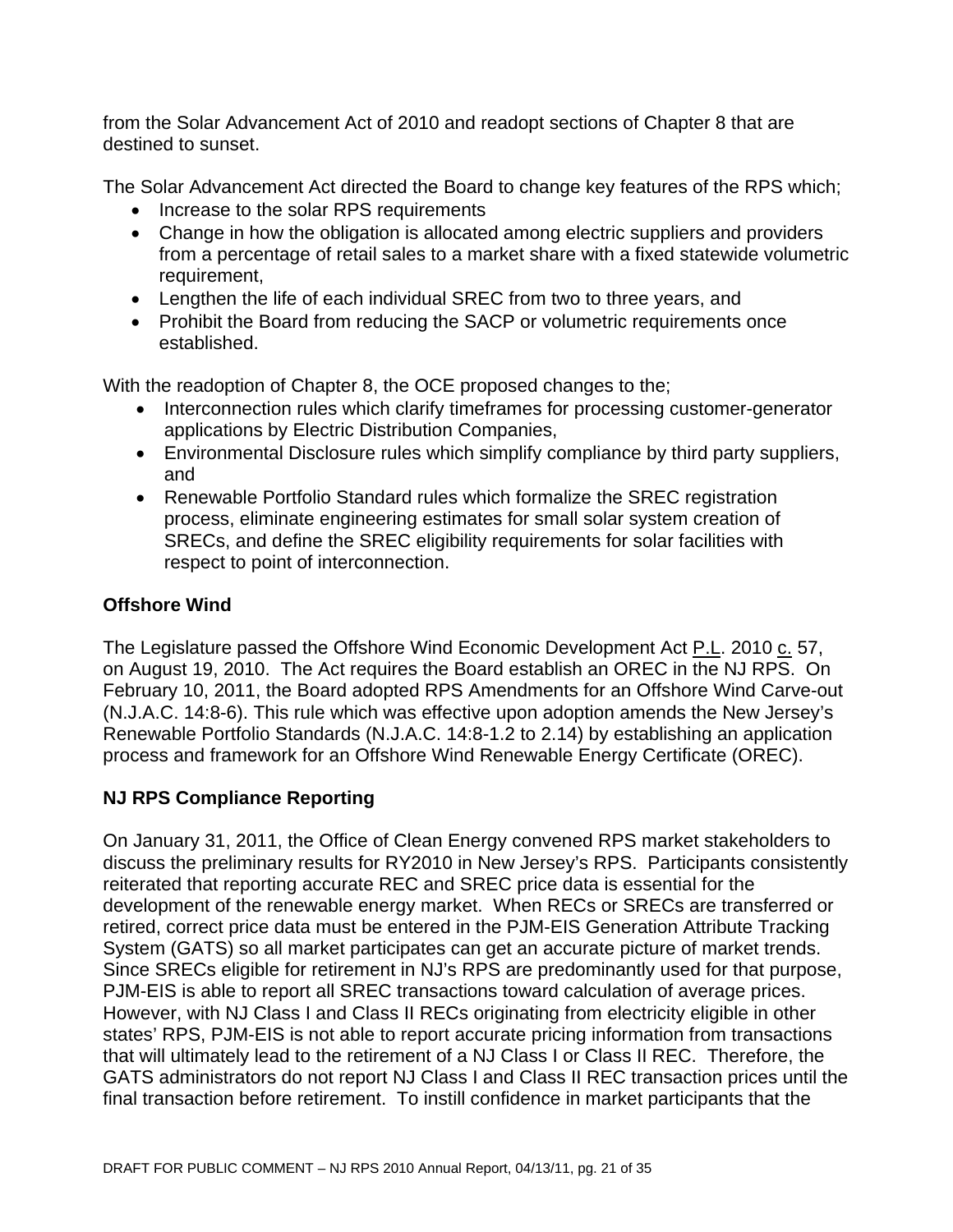proper price is entered, the procedures for and highlights of REC price reporting were described by GATS administrators as:

#### **REC/SREC Transfer and Retirement Process**

- 1. Prices are entered into GATS when retiring RECs:
	- a. When an account holder retires a REC for RPS for NJ, the user transfers the RECs to be retired by going to the transfer screen, either "batch" or "single".
	- b. The system user then selects the "Reserve" radio button and then selects the "RPS" radio button.
	- c. At that point, the system users are required to select a "state" and a "reporting year" range for the RECs they want to retire. There is a field for them to enter a price also.
	- d. If a user does not enter a price, select a state, or select a reporting year, GATS displays an error. The user can either enter in the missing information or Cancel out of the transfer. The account holder can enter a 0 price. PJM EIS only checks that this is a numeric value equal to greater than 0.
	- e. This process also verifies that the REC is certified in NJ, or whatever state is selected.
	- f. If the REC was transferred from another account holder, the price on the transfer screen defaults to the price of the transfer. This can be changed by the account holder but if they do nothing, it will be stored as the retired price.
	- g. Defaulting to the transfer price was implemented on 8/25/2010.
	- h. Included Deposit Date on the My RPS Compliance report began on 8/25/2010.
	- i. Price became a required field for NJ RPS on 9/2/2008.
- 2. Batch Transfers:
	- a. When transferring RECs, the account holder can either 1) transfer each group of RECs individually or 2) use the batch transfer functionality. The batch transfer functionality allows the account holder to transfer multiple groups of RECs at a time. This functionality can be used to transfer RECs to reserve, to another account holder, to the bulletin board, etc.
	- b. When they select the batch transfer option from the screen, it takes the account holder to a screen with a dropdown at the top. The dropdown defaults to Account Holder. It can be changed to any of the transfer options including transferring to Reserve. Once the transfer target is selected GATS automatically filters the RECs so only valid RECs for the type of transfer selected are displayed on the screen.
	- c. There is a checkbox next to each group of RECs. The account holder checks the boxes of the RECs they want to transfer. A running total is displayed at the top of the screen. Once the account holder has selected all the RECs that want to transfer they click the Batch Transfer button.
	- d. After the Batch Transfer button is clicked, the account holder is moved to the transfer screen. At the top of the screen is a list of the RECs selected on the previous screen. There is also a Price per Certificate field. When Reserve/RPS are the selected transfer options, these field become enterable and are pre-populated with a price if the REC was transferred to the account holder retiring the REC from another account holder and there is a price.
	- e. To ease the transfer of RECs between account holders and because of the large volume of transfers between account holders was causing performance issues, a new report to view and accept/reject/withdraw transfers from account holders was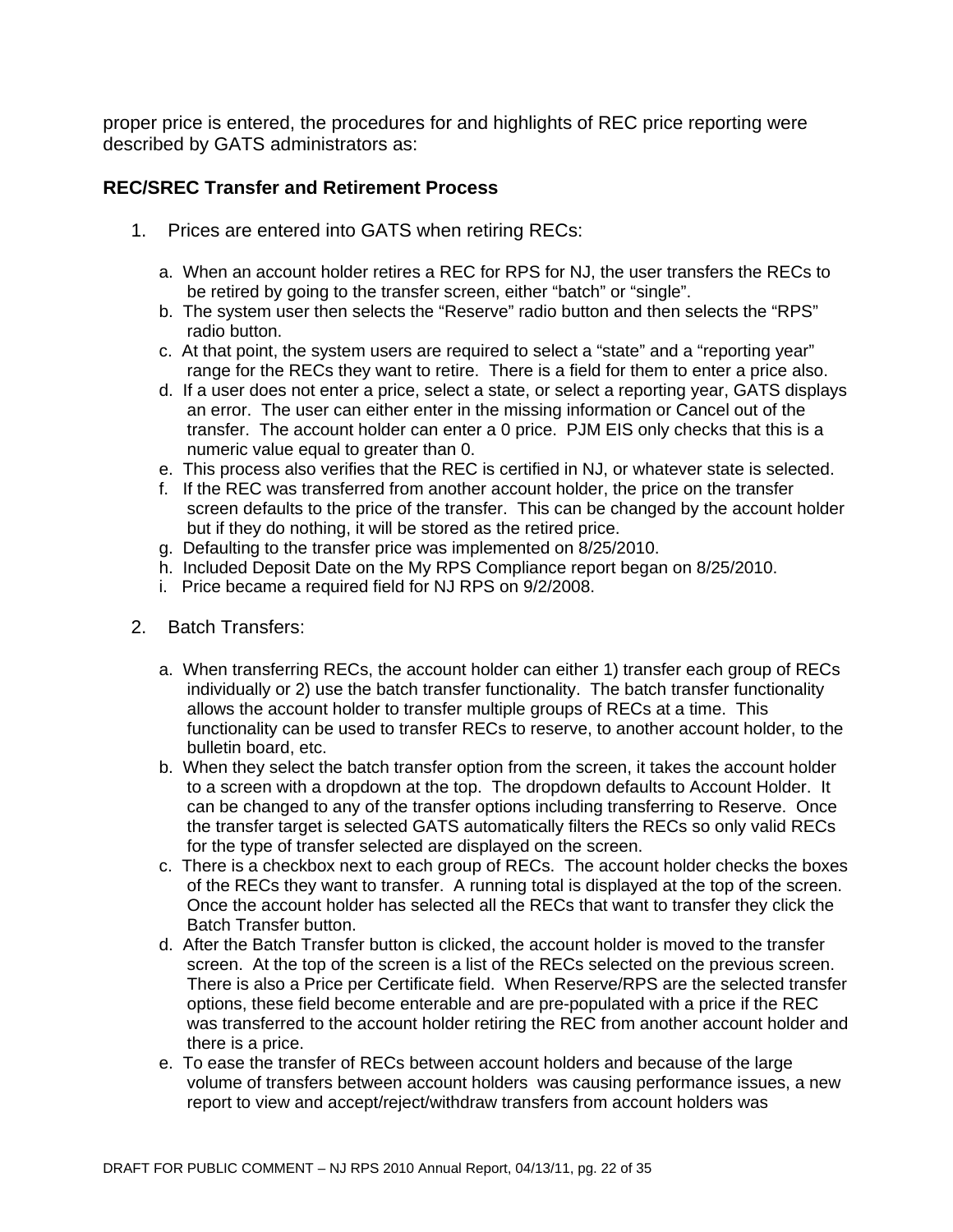implemented by GATS on 11/29/2010. This report allows the account holder to accept, reject or withdraw an individual transfer, a subset of all outstanding transfers or all outstanding transfers. This new report has search and filter features. It is only used for transfers between account holders.

#### **Solar Weighted Average Pricing Reporting in GATS**

PJM-EIS uses GATS data to calculate the Solar Weighted Average Price (SWAP) based on actual transactions. GATS administrators use the same thresholds for each state discarding any transaction below \$40 or above \$700 in the calculation. They perform this function on a monthly basis. GATS reviews out of range values and verifies any non-zero transactions. Normally, most of the out of range transactions are recorded at \$0. For NJ, since it is unlikely in most cases that a transaction would be less than \$100, GATS also verifies those transactions.

Office of Clean Energy staff is working with GATS administrators and the managers of the EDC SREC-based finance program to ensure that the significantly lower contracted price for each SREC created in the program is recorded in GATS. EDC staff collect metered data from each of the installations participating in the program toward creating SRECs which will ultimately be auctioned. Without the EDCs proactively recording the contracted long-term price for each SREC, the first price recorded for each SREC would be the auctioned price and hence the GATS Solar Weighted Average Price Report will overstate average SREC prices. A similar issue occurs with solar constructed by load serving entities primarily acting to meet their own SREC obligations in the NJ RPS. Staff plans to work with the State Advisory Committee to GATS as well as NJ RPS stakeholders to ensure that SREC prices are adequately captured and the costs to ratepayers are effectively reported.

### **Class I and Class II REC Price Reporting**

Class I and Class II REC price is a required field in GATS when transferring or retiring RECs. However, most of the prices that were entered were \$0. Prices that were entered for Class I RECs range from \$0 to \$23.75 per MWH. There were 831,608 Class I RECs that had a price other than \$0 for a total cost of \$9,968,187.79 and an average price of \$11.99 per REC. For Class II RECs, the range was from \$0 to \$5.50 per MWH. There were 418,624 Class II RECs that had a price other than zero for a total cost of \$462,760.06 for an average price of \$1.11 per REC.

In NJ's RPS, some EDCs own RECs from contracts that predated the implementation of the regulations. This supply, which the EDCs typically allocate the RECs to among the BGS providers, is referred to as "committed supply". Neither GATS administrators nor the OCE received any pricing data for "committed supply" since the generators send this generation data directly to the EDCs and this generation is not converted to RECs or retired using GATS. While the "committed supply" numbers for Class I obligations are small (45,274 MWH), they are much larger for Class II (840,301 MWH out of a total obligation of 1,935,469 MWH).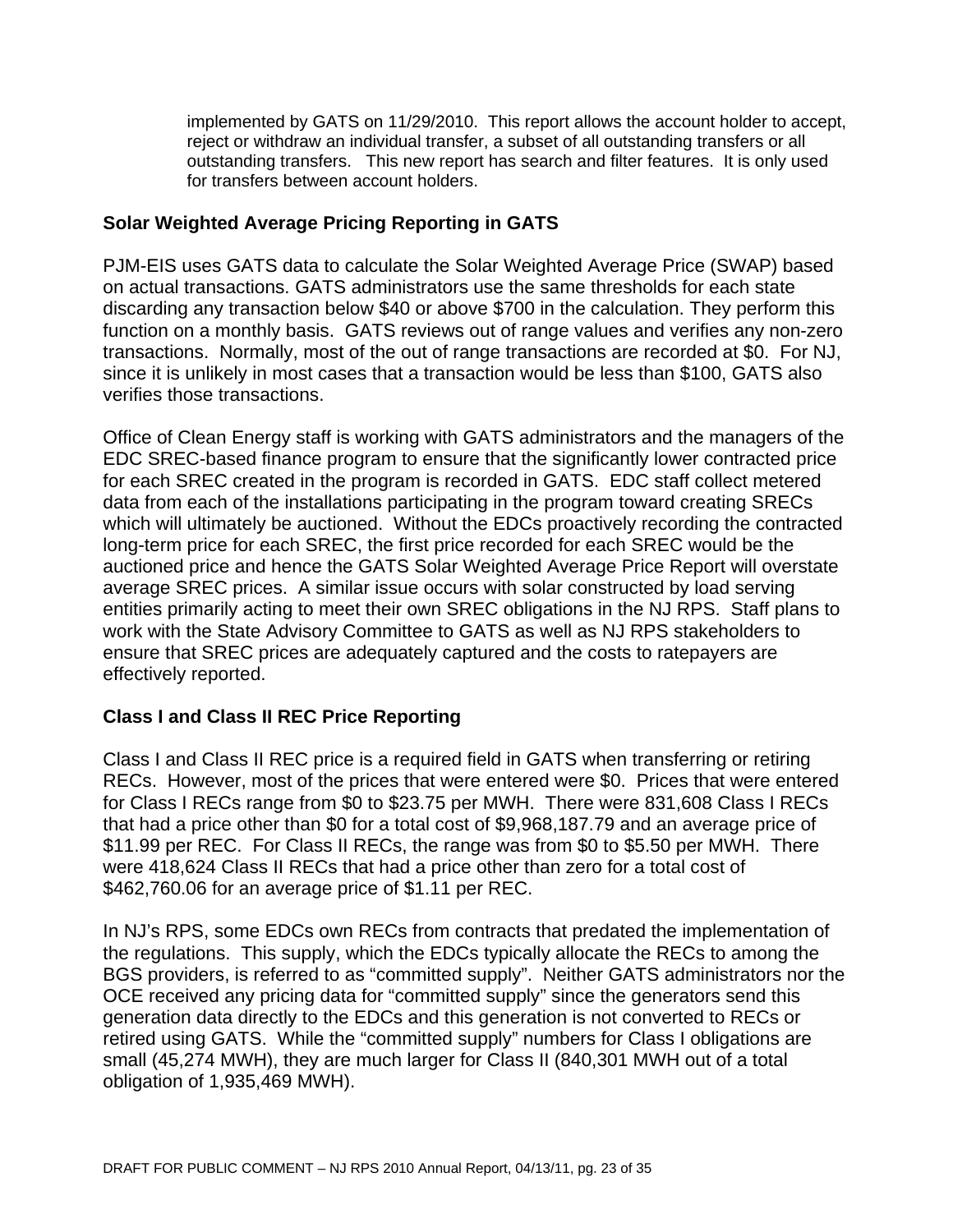The Office of Clean Energy participates in the GATS State Advisory Committee managed by PJM-EIS. OCE anticipates discussing price reporting processes with the State Advisory Committee toward better understanding price reporting processes adopted by peer states and greater transparency of REC market prices and ultimately RPS costs.

b. EDC SREC-based Finance Program Planned Capacity for 2011

The PSEG Solar Loan and Solar for All programs have 62 and 52 MW of capacity remaining in their total programs of 81 MW and 80 MW respectively. The other EDCs, JCP&L, Atlantic City Electric and Rockland, have one more year or three solicitations remaining in programs approved by the Board in 2009. On March 30, 2011, the Board approved program capacities for each of the EDCs with one half of the JCPL and ACE capacity to be solicited and all of the remaining capacity in the Rockland territory to be offered in June 2011.

| <b>EDC</b> | 2012 Reporting Year<br>(KW) |
|------------|-----------------------------|
| JCP&L      | 10,901.678                  |
| ACE        | 6,925.359                   |
| Rockland   | 2,275.705                   |

Table 18. Capacity Remaining in the EDC SREC-based Finance Programs

c. NJ RPS Requirements; New Capacity by Source and Technology for 2011

The RPS percentage requirements for EY11 are 5.492% for NJ Class I, and 2.5% for NJ Class II. The Solar RPS requirement for EY11 which had been 0.3050% for solar prior to the Solar Advancement Act is 306 GWh. If the annual retail sales in NJ's four EDC territories for EY11 remain at 77.4 million MWh, then regulated entities (third party electric suppliers and BGS auction winners) will be required to procure approximately 4.25 million NJ Class I RECs and 1.935 million NJ Class II RECs.

As of February 28, 2011 the state had nearly 8,700 solar PV installations totaling over 291 MWdc of installed capacity (Table 19). New Jersey's aggregated solar capacity produces, over twelve months, approximately 1,200 kWh per kWdc installed. The difficulty in forecasting the amount of solar electricity likely to be produced in a given reporting year, and the supply of SRECs available, lies with estimating the contribution from systems which come online throughout the reporting year. In order to estimate the cumulative amount of solar generation and SREC production during the reporting year, it is necessary to estimate the amount of full year generation from systems already installed as of the beginning of the reporting year plus the part year generation from systems anticipated to be installed during the remainder of the reporting year.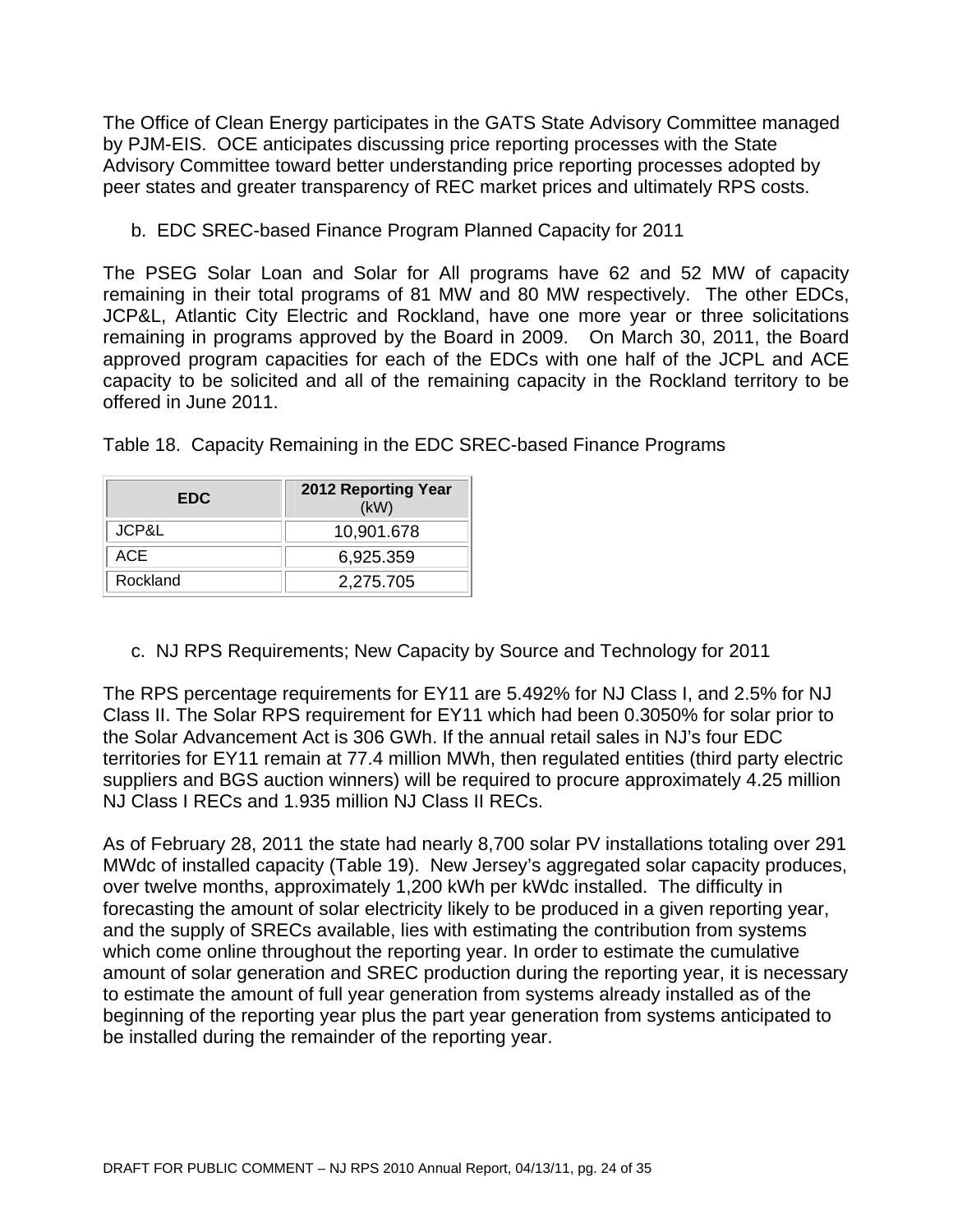| New Jersey Solar Installations by Program As of 03/31/11 |                 |                                      |                        |                            |
|----------------------------------------------------------|-----------------|--------------------------------------|------------------------|----------------------------|
| Program                                                  | <b>Projects</b> | <b>Installed Capacity</b><br>(KW dc) | <b>Total Rebate \$</b> | % of Installed<br>Capacity |
| CORE Solar                                               | 4,268           | 87,131.0                             | 311,406,225.45         | 28.9%                      |
| <b>REIP Solar</b>                                        | 3,019           | 30,895.3                             | 40,696,064.03          | 10.3%                      |
| <b>SREC Solar</b>                                        | 1,613           | 183,222.5                            | \$                     | 60.8%                      |
| <b>Total</b>                                             | 8,900           | $301,248.7$ \$                       | 352,102,289            | 100%                       |

Table 19. NJ's Solar Capacity by Program Source

Total\* = Program to date totals for Paid projects plus projects pending payment; preliminary results subject to true-up based upon inspection results.

The total installed capacity on June 1, 2010; the beginning of Energy Year 2011 was 168.6 MWdc. Assuming 1,200 kWh per kWdc the 168.6 MWdc of capacity is expected to produce approximately 202,000 MWh providing 202,000 SRECs in EY11. Using a forecast of approximately 145.4 MW of capacity to be installed and registered throughout EY11 (see Table 20. Installed Capacity Forecast below), it is estimated that these projects will produce approximately 82,000 MWh providing an additional 82,000 SRECs in EY11. Therefore, it is estimated that the total SREC production for EY11 would be 284,000 SRECs. This assumes approximately 202,000 SRECs based on a full year production from installs as of June 1, 2010 plus 82,000 additional SRECs from part year production of projects installed during the Energy Year. This would leave a shortfall of approximately 22,000 SRECs which will have to be met by regulated entities through the purchase of SACPs.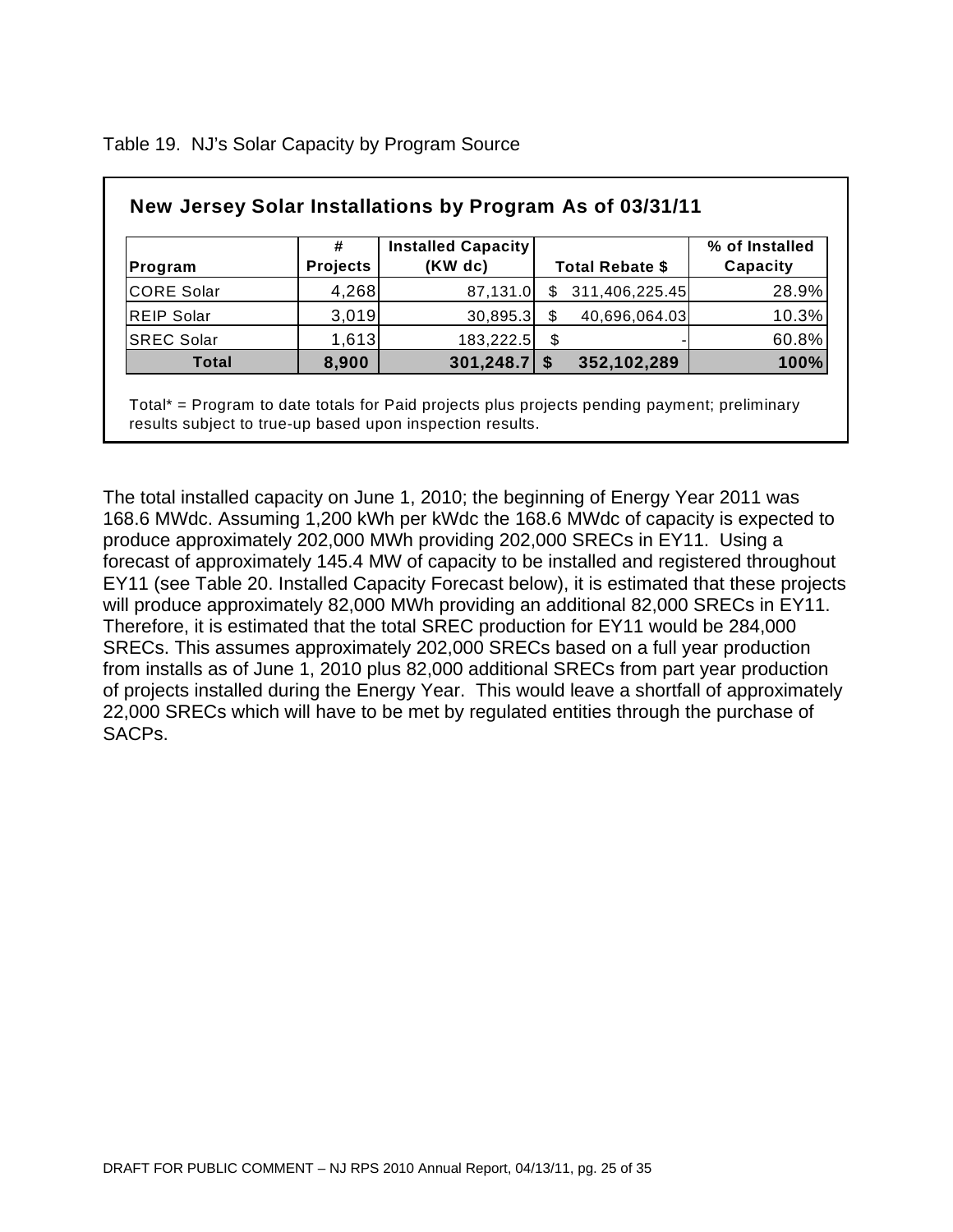

Table 20. NJ RPS-eligible Solar Installed Capacity Forecast

The following example is for illustration purposes only to document the challenges in forecasting SREC supply availability given the variables active in determining actual solar and SREC supply in New Jersey. Many assumptions have been used in this example that are subject to change such as the productivity of solar PV which is based upon solar insolation, system efficiencies, the number of systems and pace at which they become operational or cancel, etc. The Board recommends that any solar marketer, supplier, or installer of solar systems operate consult several sources of information in order to estimate the SREC market supply.

The ability to forecast results for NJ Class I and Class II compliance markets in EY11 is even more challenging than analyzing the NJ SREC market. Unlike the strict SREC requirements of connection to the distribution system serving New Jersey for solar facility eligible, as described earlier, NJ Class I and Class II compliance RECs can be sourced from eligible facilities anywhere throughout the PJM Interconnect region provided the electricity is dynamically scheduled. Appendix 5 shows how the supply of NJ Class I RECs, both by fuel type and source state, have changed since RY06. In RY10, Illinois wind facilities continued to dominate the NJ Class I REC market having overtaken in RY08 the position of top supplier previously enjoyed by Pennsylvania landfill gas facilities. Throughout the PJM territory with each state and in some case to forecast as a result of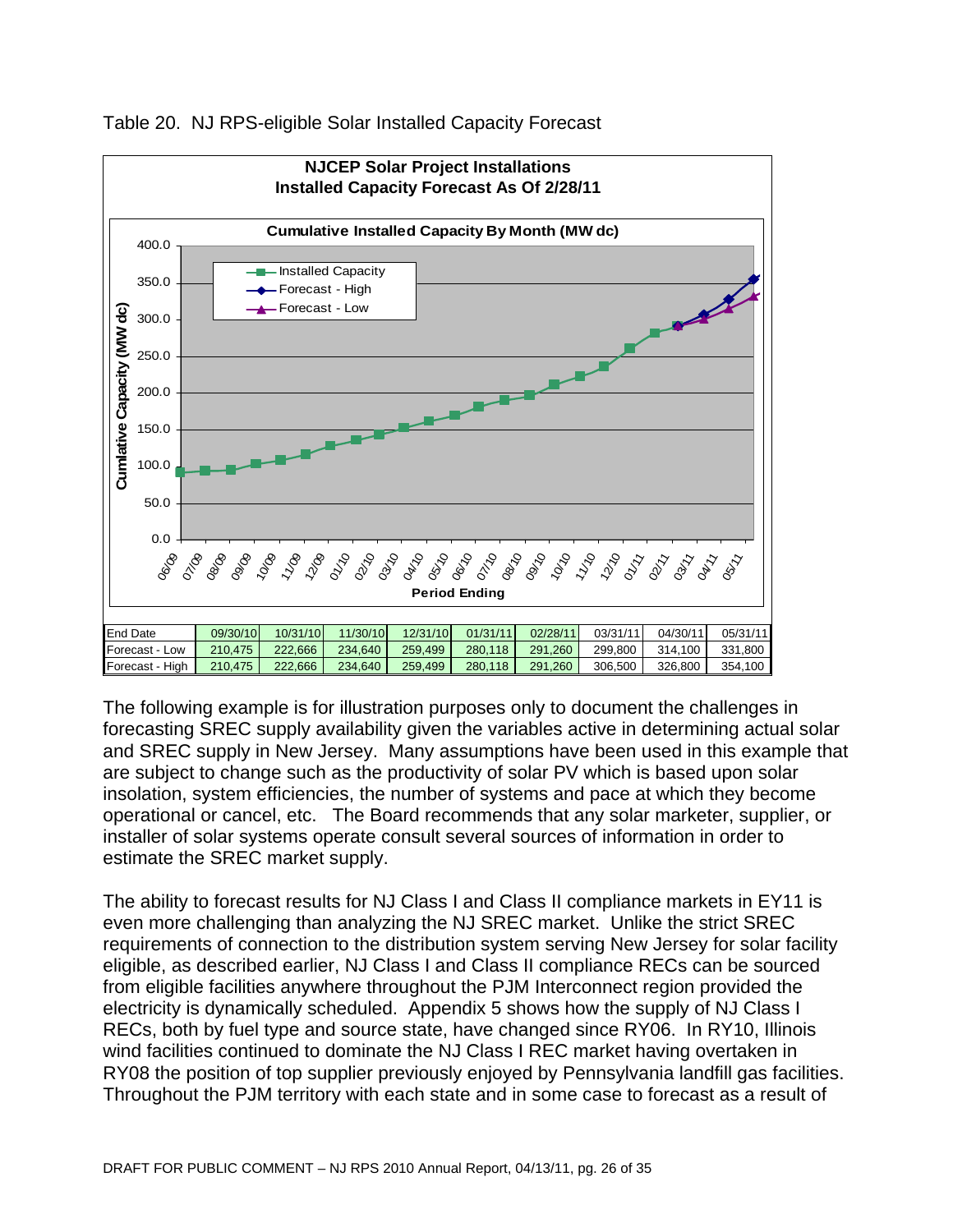the array of RPS regulations in states throughout the PJM territory with each state and in some cases utilities within states on a different timetable.

Unlike the SREC market analysis, the NJ Class I REC supply is not as strongly influenced by the capacity additions from the NJCEP rebate or grant programs. Table 2, on page 6, shows that the NJCEP incentive programs have contributed nearly 40 MW of NJ Class I eligible projects. By comparison, the capacity of NJ certified Class I facilities from the other PJM states was over 6000 MW as of January 1, 2010. Adding further to this challenge, the estimation of MWh production from installed capacity and hence forecasting the NJ Class I REC creation from these resources cannot be accurately accomplished using a protocol for statewide aggregated capacity since each installation and its capacity factor is more widely influenced by site specific variables.

Appendix 6 shows how the supply of NJ Class II RECs, both by fuel type and source state, have changed since RY06. NJ MSW facilities contributed the greatest number of Class II RECs used for RPS compliance again in RY10.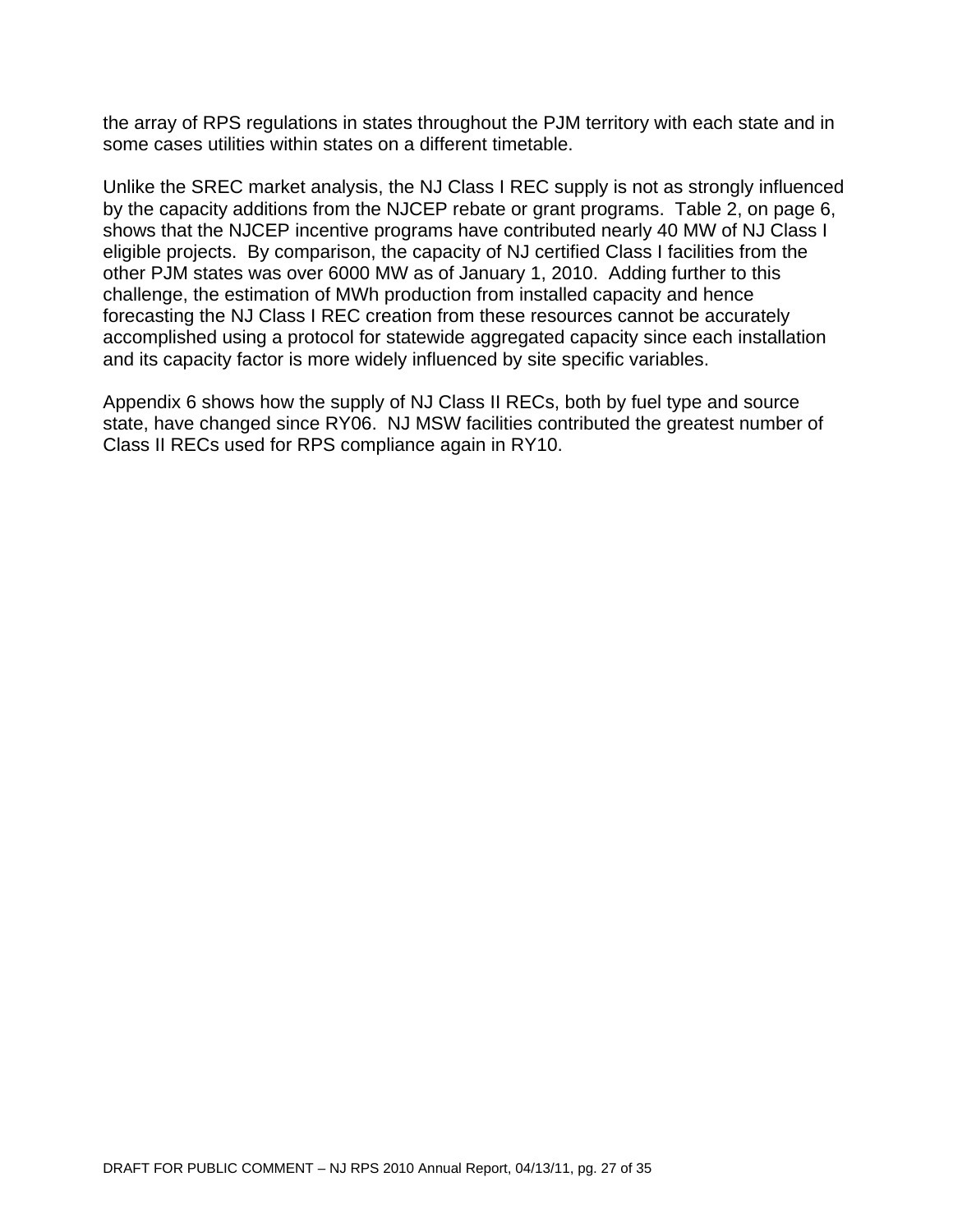#### 6. List of Tables and Figures

- Table 1. New Capacity Certified as NJ RPS-Eligible Class I by State in 2010
- Table 2. Installed Projects Participating in the NJCEP from Inception through 2010
- Table 3. NJ RPS Eligible Solar PV Installations; Number, Capacity and Rebates
- Table 4. NJ RPS-Eligible Solar by Source Installed *through* 2010
- Table 5. NJ RPS-Eligible Solar by Source Installed *in* 2010
- Table 6. NJCEP Rebated Wind Installations by Year through 2010
- Table 7. NJCEP Rebated Biopower Installations by Year through 2010
- Table 8. JCP&L and Atlantic City Electric Company's SREC-based Finance Program
- Table 9. Rockland Electric Company's SREC-based Finance Program Plan
- Table 10. PSEG Solar Loan Floor Prices
- Table 11. PSEG Solar Loan and Solar For All Results; 2010 and Program to Date
- Table 12. 2010 Auction Results from EDC SREC-Based Finance Programs
- Table 13. Solar Compliance by Third Party Suppliers and BGS Providers RY10
- Table 14. New Jersey SREC Creation, Trade and Price Data in RY10
- Table 15. NJ RPS Class I Compliance by Suppliers/Providers in RY10
- Table 16. NJ Class I REC Prices Reported by Chicago Climate Exchange
- Table 17. NJ RPS Class II Compliance by Suppliers/Providers in RY10
- Table 18. Capacity Remaining in the EDC SREC Finance Programs
- Table 19. NJ's Solar Capacity by Program Source
- Table 20. NJ RPS-eligible Solar Installed Capacity Forecast
- Figure 1. NJ RPS-eligible Solar PV Capacity Installed by Year and Cumulative
- Figure 2. Wind Capacity Provided Rebate in the NJCEP by Year and Cumulative
- Figure 3. Biopower Capacity Provided Rebate in the NJCEP by Year and Cumulative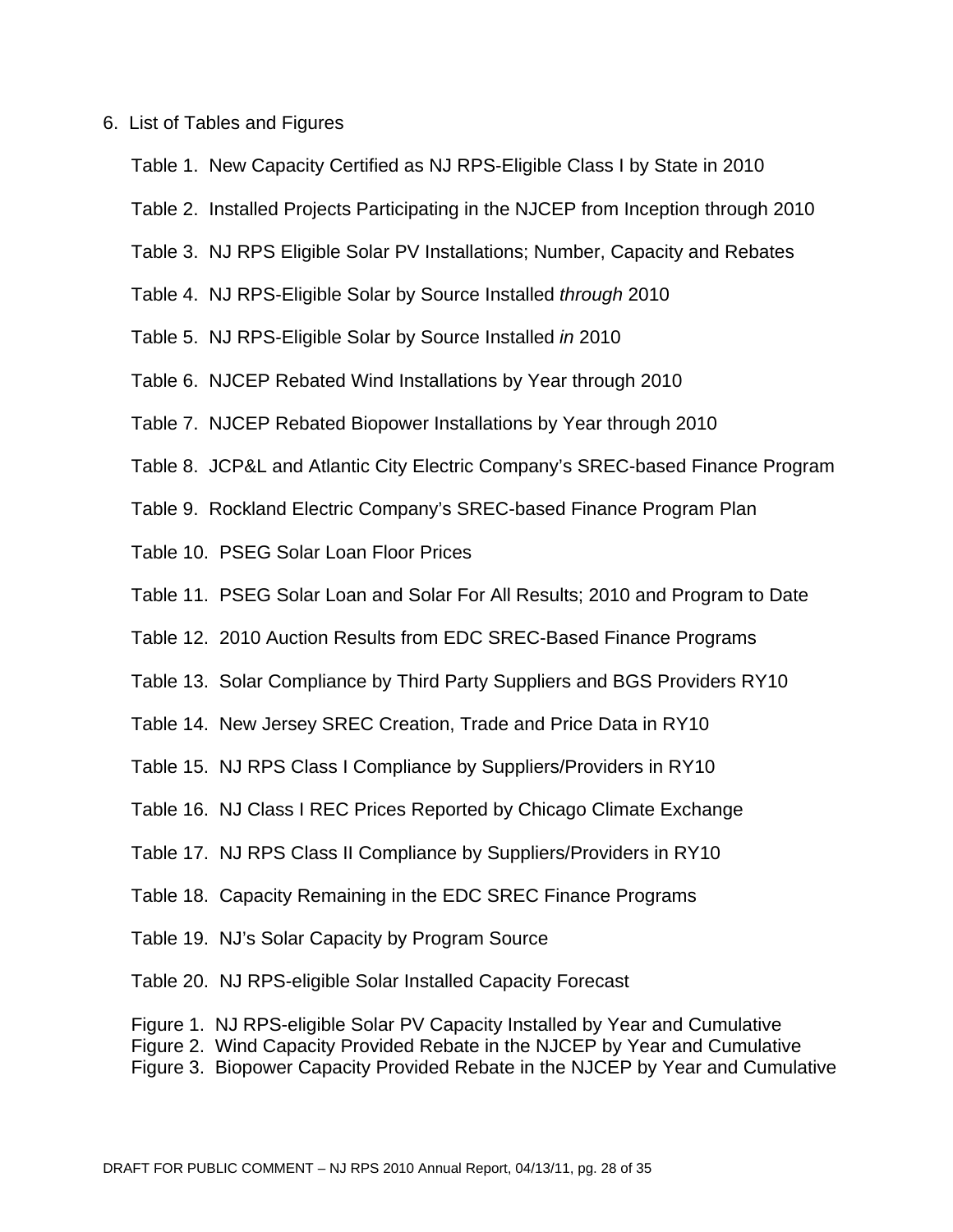#### 7. List of Appendices

Appendix 1. Evolution of NJ RPS Requirements

Appendix 2. List of Regulated Load Serving Entities with NJ RPS Obligations in RY10

- Appendix 3. NJ RPS Compliance by Reporting Year
- Appendix 4. NJ RPS REC Generation and Retirement in the GATS Trading Platform
- Appendix 5. Class I RECs retired for NJ RPS compliance by State and Fuel Type
- Appendix 6. Class II RECs retired for NJ RPS compliance by State and Fuel Type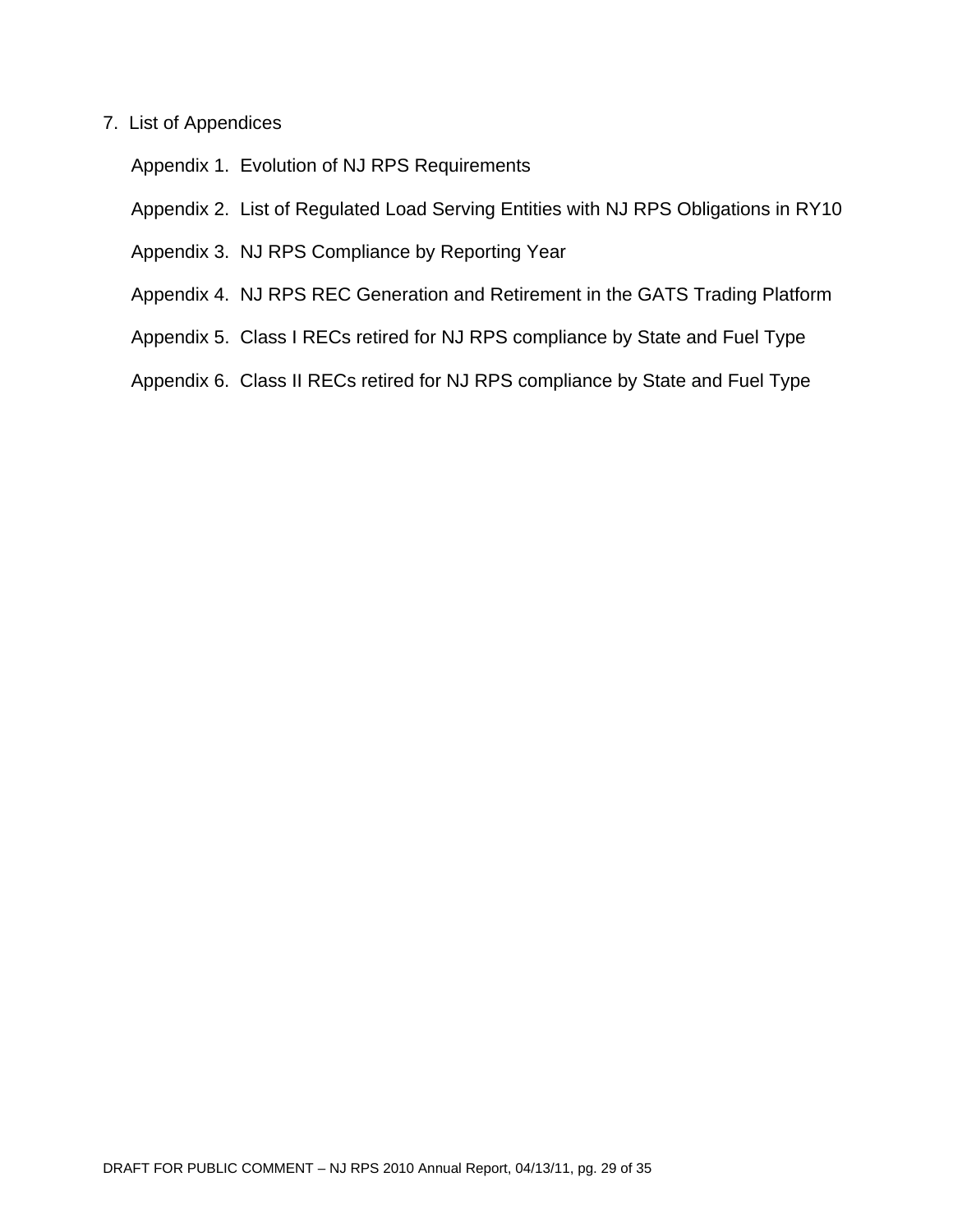### Appendix 1. Evolution of NJ RPS Requirements

| 1. Original Interim Standards in |
|----------------------------------|
| EDECA, Adopted by NJBPU          |

Legislation passed Feb. 1999 Rules effective 2001

| Period    | Class I | Class II |
|-----------|---------|----------|
| Beginning |         |          |
| 01/01/01  | 0.50%   | 2.50%    |
| 2002      | 0.50%   | 2.50%    |
| 2003      | 0.75%   | 2.50%    |
| 2004      | 0.75%   | 2.50%    |
| 2005      | 0.75%   | 2.50%    |
| 2006      | 1.00%   | 2.50%    |
| 2007      | 1.50%   | 2.50%    |
| 2008      | 2.00%   | 2.50%    |
| 2009      | 2.50%   | 2.50%    |
| 2010      | 3.00%   | 2.50%    |
| 2011      | 3.50%   | 2.50%    |
| 1/1/2012  | 4.00%   | 2.50%    |

|                                |             | 2. RPS rule revised in 2004                  |                                          |               |          |
|--------------------------------|-------------|----------------------------------------------|------------------------------------------|---------------|----------|
| Rules proposed October 2003    |             |                                              |                                          |               |          |
| Rules effective April 19, 2004 |             |                                              |                                          |               |          |
|                                |             |                                              |                                          | Class I       |          |
|                                | Solar       | Solar for non-                               | Class I                                  | $non-$        |          |
| Period                         | (if'03 BGS) | exempt                                       | (if'03 BGS)                              | exmpt         | Class II |
| CY01                           |             |                                              |                                          |               |          |
| CY <sub>02</sub>               |             |                                              |                                          |               |          |
| CY03                           |             |                                              |                                          |               |          |
| CY <sub>04</sub>               |             |                                              | 0.75%                                    |               |          |
| RY <sub>05</sub>               | 0.000%      | 0.01%                                        | 0.75%                                    | 0.740\%       | 2.500%   |
| RY06                           | 0.000%      | 0.0170%                                      | 1.000%                                   | 0.983%        | 2.500%   |
| RY07                           |             | 0.0393%                                      |                                          | 2.037% 2.500% |          |
| <b>RY08</b>                    |             | 0.0817%                                      |                                          | 2.924%        | 2.500%   |
| RY <sub>09</sub>               |             | 0.1600%                                      |                                          | 3.840%        | 2.500%   |
| and beyond                     |             |                                              | N.J.A.C. $14:4-8.3$ "no lower than those |               |          |
|                                |             | required for reporting year 2008 (changed to |                                          |               |          |
|                                |             | RY09 by inference of Sectretaries letter on  |                                          |               |          |
|                                |             |                                              | reporting year designation)              |               |          |
|                                |             |                                              |                                          |               |          |

#### 3. RPS rule revised in 2006

Rules effective May 15, 2006

|                  |                          |          |              |         |                          | Legislation passed Jan. 17, 2010    |             |
|------------------|--------------------------|----------|--------------|---------|--------------------------|-------------------------------------|-------------|
|                  | Solar                    |          | Class I      |         |                          | Legislation effective July 17, 2010 |             |
| Period           | (if 03 BGS)              | Solar    | (i f 03 BGS) | Class I | Class II                 |                                     | Solar GWh   |
| CY01             |                          |          |              |         |                          | "Energy Year"                       | Requirement |
|                  |                          |          |              |         |                          | EY 2011                             | 306 gwh     |
| CY02             |                          |          |              |         | $\overline{\phantom{a}}$ | EY 2012                             | $442$ gwh   |
| CY <sub>03</sub> |                          |          |              |         |                          | EY 2013                             | 596 gwh     |
| CY04             |                          |          | 0.75%        |         |                          | EY 2014                             | 772 gwh     |
| RY05             | 0.000%                   | 0.01%    | 0.75%        | 0.74%   | 2.500%                   | EY 2015                             | 965 gwh     |
| <b>RY06</b>      | 0.000%                   | 0.0170%  | 1.000%       | 0.983%  | 2.500%                   | EY 2016                             | 1,150 gwh   |
| <b>RY07</b>      |                          | 0.0393%  |              | 2.037%  | 2.500%                   | EY 2017                             | 1,357 gwh   |
| <b>RY08</b>      |                          | 0.0817%  |              | 2.924%  | 2.500%                   | EY 2018                             | 1,591 gwh   |
| <b>RY09</b>      | $\sim$                   | 0.1600%  | ÷.           | 3.840%  | 2.500%                   | EY 2019                             | 1,858 gwh   |
| <b>RY10</b>      |                          | 0.2210\% |              | 4.685%  | 2.500%                   | EY 2020                             | 2,164 gwh   |
| <b>RY11</b>      |                          | 0.3050%  |              | 5.492%  | 2.500%                   | EY 2021                             |             |
| <b>RY12</b>      |                          | 0.3940%  |              | 6.320%  | 2.500%                   |                                     | $2,518$ gwh |
| RY13             | $\overline{\phantom{a}}$ | 0.4970%  |              | 7.143%  | 2.500%                   | EY 2022                             | 2,928 gwh   |
| <b>RY14</b>      | $\overline{\phantom{a}}$ | 0.6210%  | ÷            | 7.977%  | 2.500%                   | EY 2023                             | 3,433 gwh   |
| <b>RY15</b>      | $\overline{\phantom{a}}$ | 0.7650%  | ÷            | 8.807%  | 2.500%                   |                                     |             |
| <b>RY16</b>      | ÷.                       | 0.9280%  |              | 9.649%  | 2.500%                   | EY 2024                             | 3,989 gwh   |
|                  |                          |          |              |         |                          | EY 2025                             | 4,610 gwh   |
| RY17             | $\overline{\phantom{a}}$ | 1.1180%  | ÷            | 10.485% | 2.500%                   | EY 2026                             | 5,316 gwh   |
| <b>RY18</b>      |                          | 1.3330%  |              | 12.325% | 2.500%                   | $EY 2027 + >$                       | 5,316 gwh   |
| <b>RY19</b>      |                          | 1.5720%  |              | 14.175% | 2.500%                   | and for every "energy               |             |
| <b>RY20</b>      | $\sim$                   | 1.8360%  |              | 16.029% | 2.500%                   | year" thereafter, at least:         | 5,316 gwh   |
| RY21             |                          | 2.1200%  |              | 17.880% | 2.500%                   |                                     |             |

# 4. Solar Advancement Act of 2010

d Jan. 17, 2010 Legislation effective July 17, 2010 lar GWh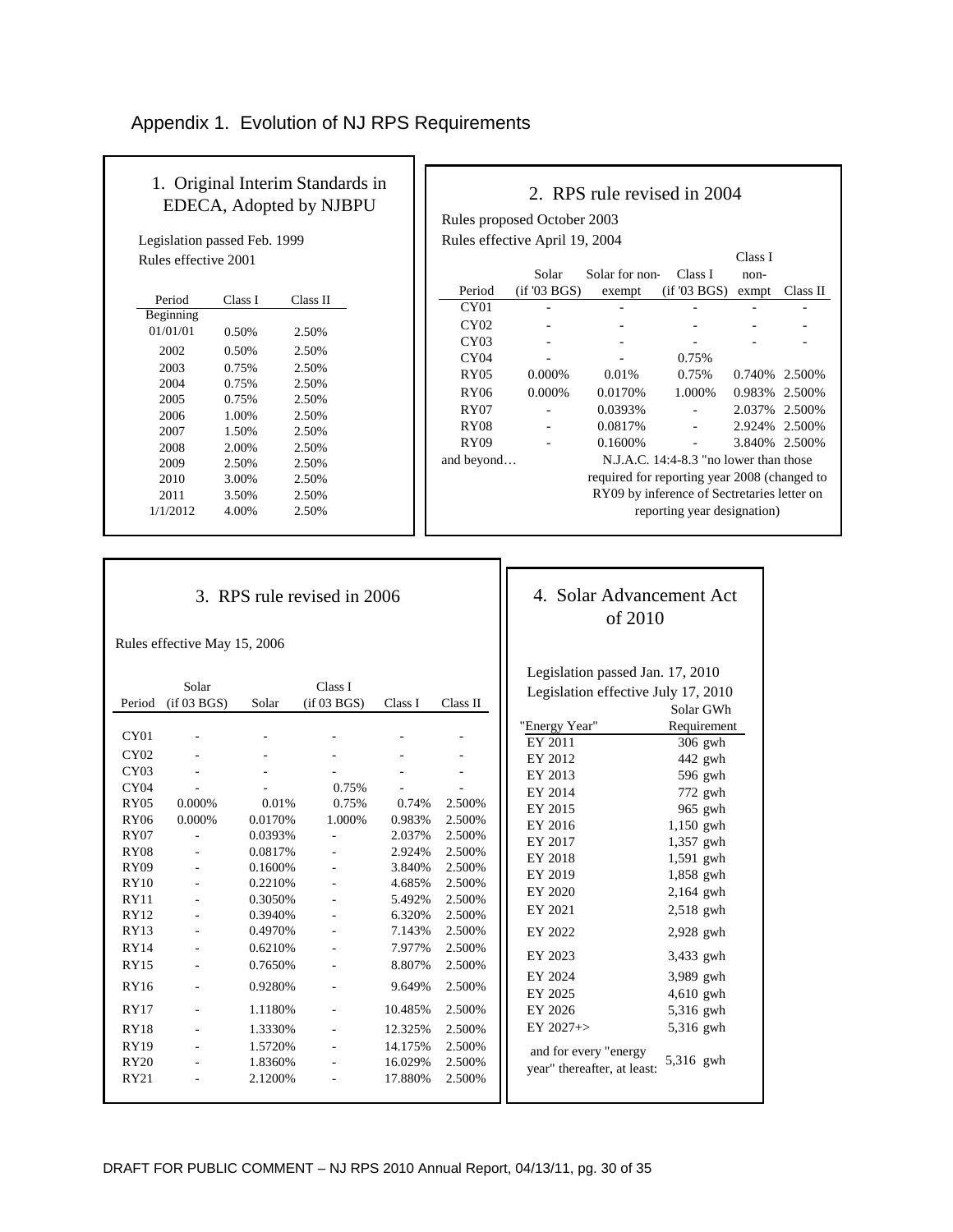#### Appendix 2. List of Regulated Load Serving Entities with NJ RPS Obligations in RY10

#### Third Party Suppliers **BGS Providers**

American PowerNet ConEd Energy Commerce Energy **Constellation Power Source** ConEd Solutions **Direct Energy** Constellation New Energy **Dominion Retail** Direct Energy Business **DTE** Energy Direct Energy Services **Exelon** Gen Power First Energy Solutions NextEra Power Glacial Energy NJ **JP Morgan** Hess Rockland Electric CO Hudson Energy NRG Power **IDT Energy PRICE EnergyPlus** Integrys Energy Services **PSEG ER&T** Liberty Power Holdings **Macquaire Energy** Linde Energy Services **J. Aron** Palmco Power Connectiv Energy Supply Sempra Energy **Hess** South Jersey Energy Morgan Stanley Valero Sempra Energy GDF Suez Energy Resources UGI Energy Services

Gateway Energy **Cateway Energy Jersey Central Power and Light** Pepco Energy Services **Constellation Energy Commodities**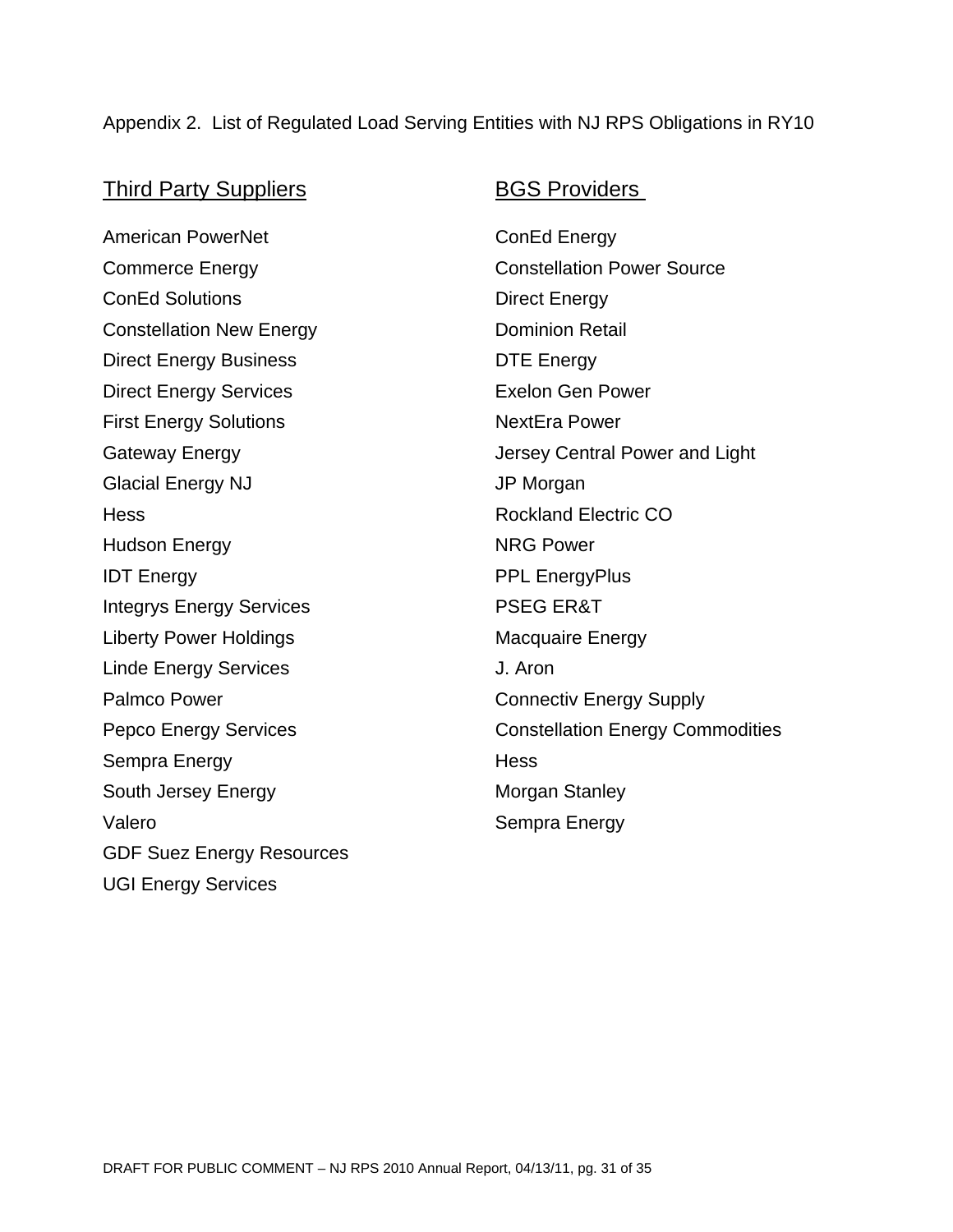|  | Appendix 3. NJ RPS Compliance by Reporting Year |
|--|-------------------------------------------------|

| <b>NJ RPS Compliance History</b>                         |                                       |              |                           |               |              |                |  |
|----------------------------------------------------------|---------------------------------------|--------------|---------------------------|---------------|--------------|----------------|--|
| Compliance Period                                        | RY 2005                               | RY 2006      | RY 2007                   | RY 2008       | RY 2009      | <b>RY 2010</b> |  |
| Notes:                                                   | $*$ # $@$ +                           | $\ddot{}$    | Λ                         |               |              |                |  |
| Total Retail Sales of Regulated LSEs (MWh)               | 73,674,845                            | 84,353,329   | 83,314,518                | 80,028,793    | 81,416,156   | 77,418,756     |  |
| Class I RPS Percentage Requirement                       | 0.74%                                 | 0.983%       | 2.037%                    | 2.924%        | 3.84%        | 4.685%         |  |
| Class I REC Obligation (MWh)                             | 545,194                               | 834.832      | 1,697,117                 | 2,340,042     | 3,126,380    | 3,627,069      |  |
| Class I RECs Retired for RPS (MWh)                       | 527,160                               | 845,702      | 1,697,364                 | 2,341,702     | 3,127,491    | 3,627,074      |  |
| Class I ACPs Submitted (MWh)                             | 0                                     | 19           | 539                       | 200           | 0            | 3              |  |
| ACP Level (\$ per MWh)                                   | \$50                                  | \$50         | \$50                      | \$50          | \$50         | \$50           |  |
| Cost of Class I ACPs (\$)                                | \$0                                   | \$950        | \$26,950                  | \$10,000      | \$0          | \$150          |  |
| Estimated NJ Class I RPS Expenditures                    | <= no Class I price data available => |              |                           |               | \$37,529,892 | \$9,974,454    |  |
| Wind and Biopower Rebates and Grants~                    | \$4,140,000                           | \$3,019,241  | \$6,575,000               | \$<br>824,406 | \$2,266,855  | \$789,939      |  |
|                                                          |                                       |              |                           |               |              |                |  |
| Retail Sales Obligated by RPS for solar (+)              | 57,140,000                            | 61,470,091   | 83,314,518                | 80,028,793    | 81,416,156   | 77,418,756     |  |
| Solar Requirement                                        | 0.01%                                 | 0.017%       | 0.0393%                   | 0.0817%       | 0.16%        | 0.2210%        |  |
| <b>SREC Obligation (MWh)</b>                             | 5,714                                 | 10,450       | 32,743                    | 65,384        | 130,266      | 171,095        |  |
| SRECs Retired for RPS (MWh)                              | 3,329                                 | 10,723       | 31,541                    | 49,617        | 75,532       | 123,717        |  |
| Percentage of Obligation met via SRECs                   | 58.26%                                | 102.61%      | 96.33%                    | 75.89%        | 57.98%       | 72.31%         |  |
| Year End Cumulative Weighted Average Price               | \$200.59                              | \$215.09     | \$220.28                  | \$246.15      | \$544.85     | \$615.50       |  |
| Estimated Dollar Value of SRECs Retired                  | \$667,764                             | \$2,306,410  | \$6,947,851               | \$12,213,225  | \$41,153,610 | \$76,147,814   |  |
| SACPs Submitted (MWh)                                    | 2,653                                 | 163          | 1,232                     | 15,768        | 54,738       | 47,373         |  |
| SACP Level (\$ per MWH)                                  | \$300                                 | \$300        | \$300                     | \$300         | \$711        | \$693          |  |
| Percentage of Obligation met via SACPs                   | 46.43%                                | 1.56%        | 3.76%                     | 24.12%        | 42.02%       | 27.69%         |  |
| SACPs Submitted(\$)                                      | \$792,132                             | \$48,900     | \$369,600                 | \$4,730,400   | \$38,918,718 | \$32,829,548   |  |
| Compliance on a Percentage Basis                         | 104.69%                               | 104.17%      | 100.09%                   | 100.00%       | 100.00%      | 100.00%        |  |
| Estimated Solar RPS Expenditures (SACP + SREC)           | \$1,459,896                           | \$2,355,310  | \$7,317,451               | \$16,943,625  | \$80,072,328 | \$108,977,362  |  |
| EDC Solar Finance and RGGI Programs                      |                                       |              |                           |               | \$55,400,000 | \$217,100,000  |  |
| REIP and/or CORE Solar Rebate Expenditures~ \$46,235,897 |                                       | \$78,086,786 | \$58,122,386 \$44,961,563 |               | \$56,680,031 | \$47,124,888   |  |

Explanatory Notes on Compliance Reporting, Results and Data Issues:

- 1. NJ's RPS rules have evolved from legislation signed 02/01/99 with rule revisions to N.J.A.C. 14:8-2 made in 2004, 2006, 2008, 2009 and legislation 1/17/10.
- 2. (\*) The RPS compliance period classification has changed three times with compliance originally based on a Calendar Year. A Reporting Year classification was proposed via rulemaking in October 2003 and became effective April 19, 2004. A Reporting Year covered the twelve month period from June 1 until the following May  $31<sup>st</sup>$ , denoted by the year in which it ends; i.e., RY06 was 06/01/05 to 05/31/06.
- 3. The RPS rule changes proposed October 2003 also treated the gap from 01/01/04 to 5/31/04 which resulted from the transition from a Calendar Year to a Reporting Year basis and also revised the compliance reporting deadline to September following a three month true-up period.
- 4. (#) Eligibility to create SRECs from solar MWhs for use in NJ's RPS began 03/01/04 with RY05 (via Board Order dated 1/26/04).
- 5. (@) No aggregated compliance reports were produced for the NJ RPS prior to RY05.
- 6. (+) The Board grandfathered BGS auction winners with pre-existing contracts by exempting their load from the new solar carve-out requirements.
- 7. (^) Reporting Year 2007 Compliance Reports, ACP and REC requirements were deferred by Board Action from 09/01/07 until 02/29/08.
- 8. With the period beginning June 1, 2010, NJ RPS compliance period classification will change from Reporting Year (RY) to Energy Year (EY) with the Solar Advancement Act of 2010.
- 9. (~) NJCEP rebates and grants are reported on a calendar year basis.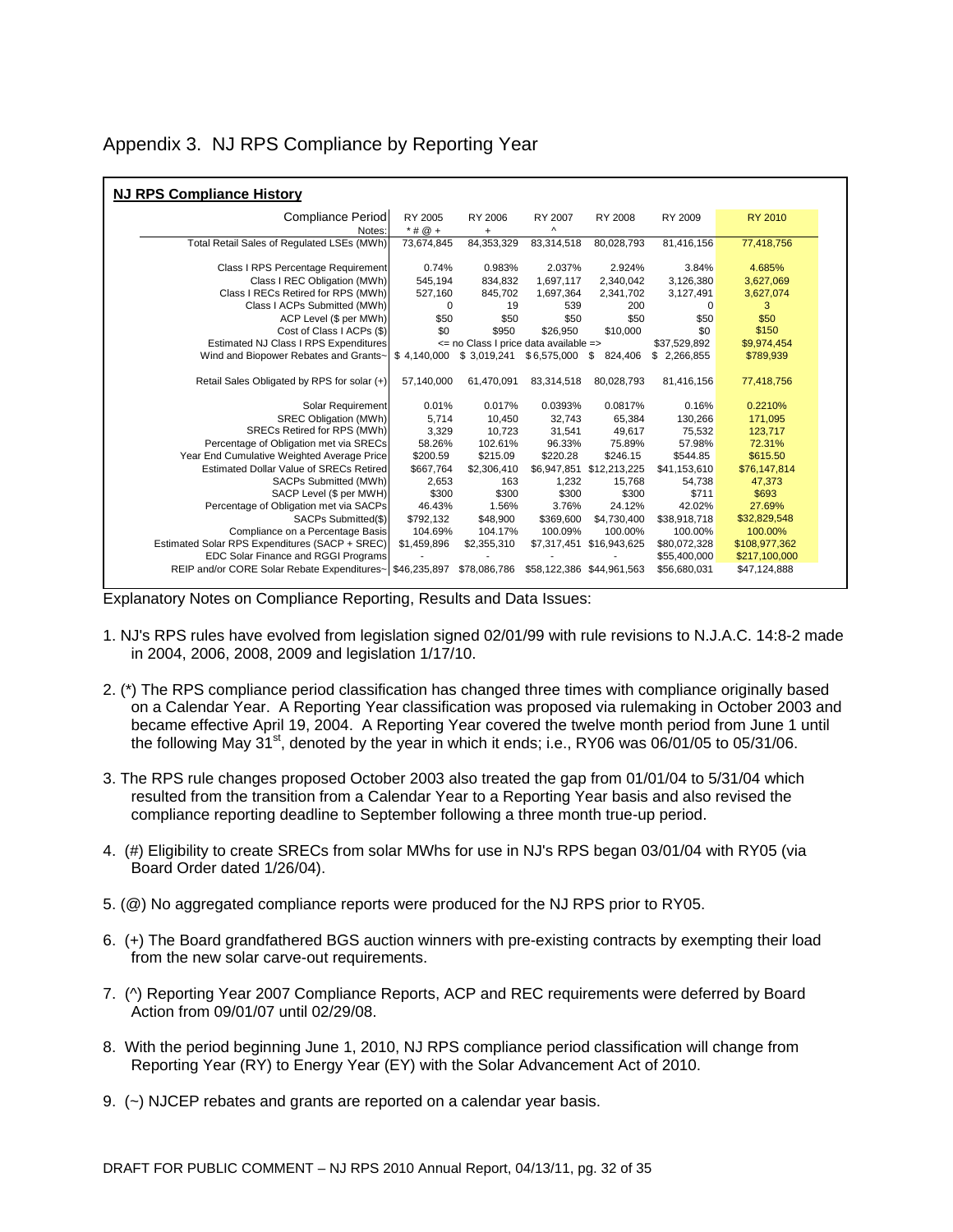| NJ Program Location |           | Fuel Type     | <b>RY 2006</b> | <b>RY 2007</b> | <b>RY 2008</b> | <b>RY 2009</b> | <b>RY 2010</b> |
|---------------------|-----------|---------------|----------------|----------------|----------------|----------------|----------------|
| Solar               | <b>NJ</b> | <b>SUN</b>    | 0              | 0              | 0              | 14,071         | 130,805        |
| Class I             | DE        | <b>DE LFG</b> | $\overline{0}$ | 17,625         | 46,360         | 44,584         | 44,126         |
|                     | IA        | <b>IA WND</b> | 0              | Ω              | 33,300         | 15,000         |                |
|                     |           | IL LFG        | 59,209         | 312,995        | 285,017        | 356,590        | 265,146        |
|                     | IL        | IL WND        | 33,762         | 266,536        | 736,743        | 811,827        | 900,917        |
|                     |           | <b>IN LFG</b> |                |                |                | 12,298         | 17,259         |
|                     | IN        | IN WND        | 0              |                | 0              | 101,620        | 527,602        |
|                     | <b>MD</b> | <b>MD LFG</b> | 882            | 9,890          | 23,962         | 27,879         | 41,850         |
|                     |           | <b>NJ LFG</b> | 140,701        | 159,408        | 274,360        | 444,090        | 429,602        |
|                     |           | NJ OBG        | 0              |                | $\Omega$       | 9,652          | 18,729         |
|                     | <b>NJ</b> | NJ WND        | $\Omega$       | 3,098          | $\Omega$       | O)             |                |
|                     | OH        | OH LFG        | 0              |                | 7,885          | 7,390          |                |
|                     |           | <b>PALFG</b>  | 384,929        | 443,175        | 607,835        | 530,800        | 453,635        |
|                     | <b>PA</b> | PA WND        | 21,509         | 65,169         | 13,173         | 143,880        | 420,680        |
|                     | <b>VA</b> | VA LFG        | 48,953         | 135,676        | 146,404        | 211,310        | 157,519        |
|                     | WV        | WV WND        | $\Omega$       | 18,374         | 91,731         | 349,557        | 414,803        |
| Class II            |           | <b>MD MSW</b> | 381,180        | 508,546        | 581,542        | 460,390        | 493,390        |
|                     | <b>MD</b> | <b>MD WAT</b> | 21,106         | 13,028         | 13,514         | 13,005         | 8,361          |
|                     |           | NJ MSW        | 556,111        | 413,344        | 402,486        | 815,047        | 694,543        |
|                     | <b>NJ</b> | NJ WAT        | 12,059         | 27,393         | 20,813         | 18,693         | 29,852         |
|                     |           | PA MSW        | 161,305        | 132,249        | 71,509         | 500,930        | 385,019        |
|                     | <b>PA</b> | <b>PAWAT</b>  | 86,735         | 52,153         | 21,255         | 40,652         | 123,837        |
|                     | VA        | VA WAT        | 12,000         | 3,687          | 16,070         | 20,480         | 97             |

Appendix 4. NJ RPS REC Generation and Retirement in the GATS Trading Platform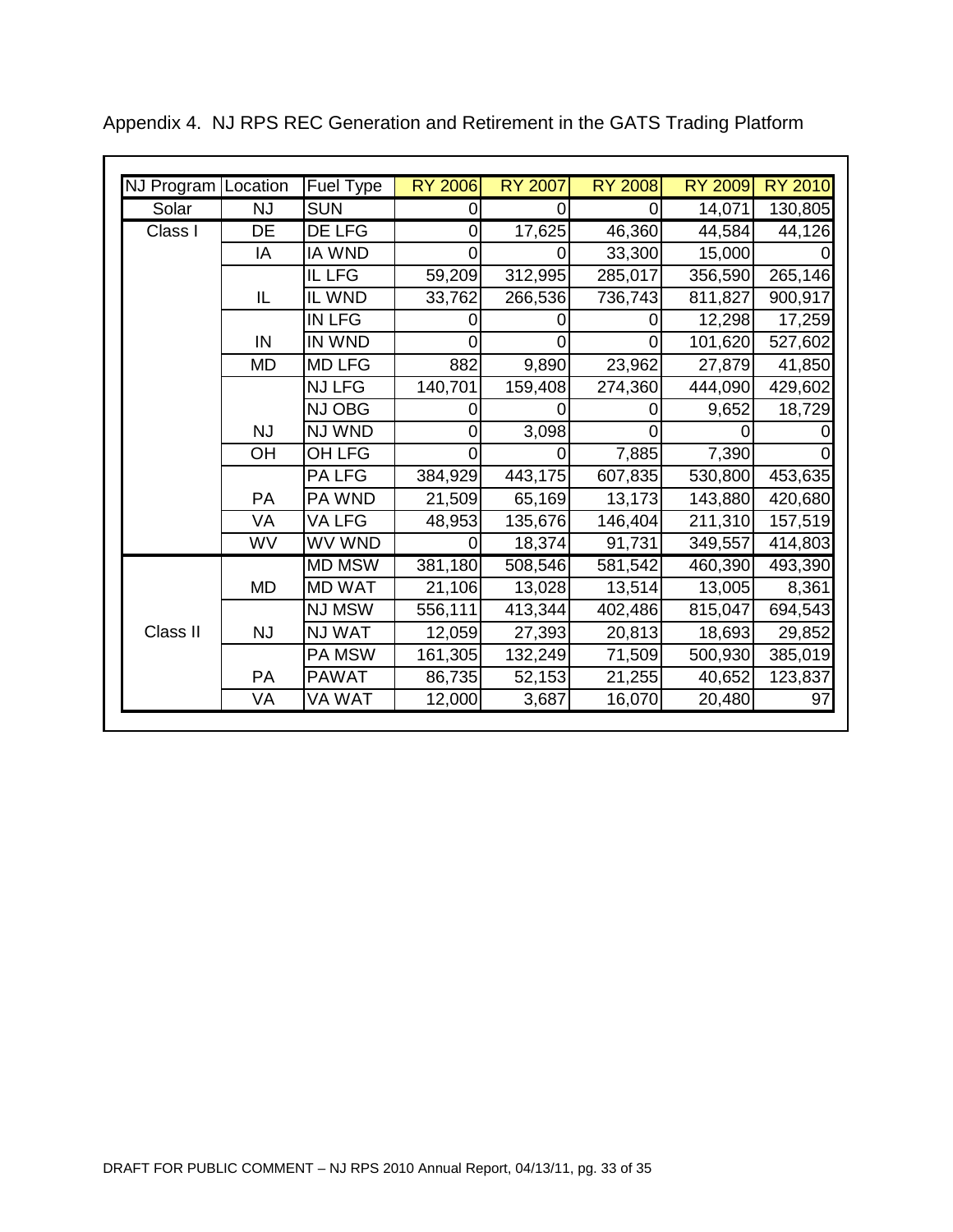

Appendix 5. Class I RECs retired for NJ RPS compliance by State and Fuel Type